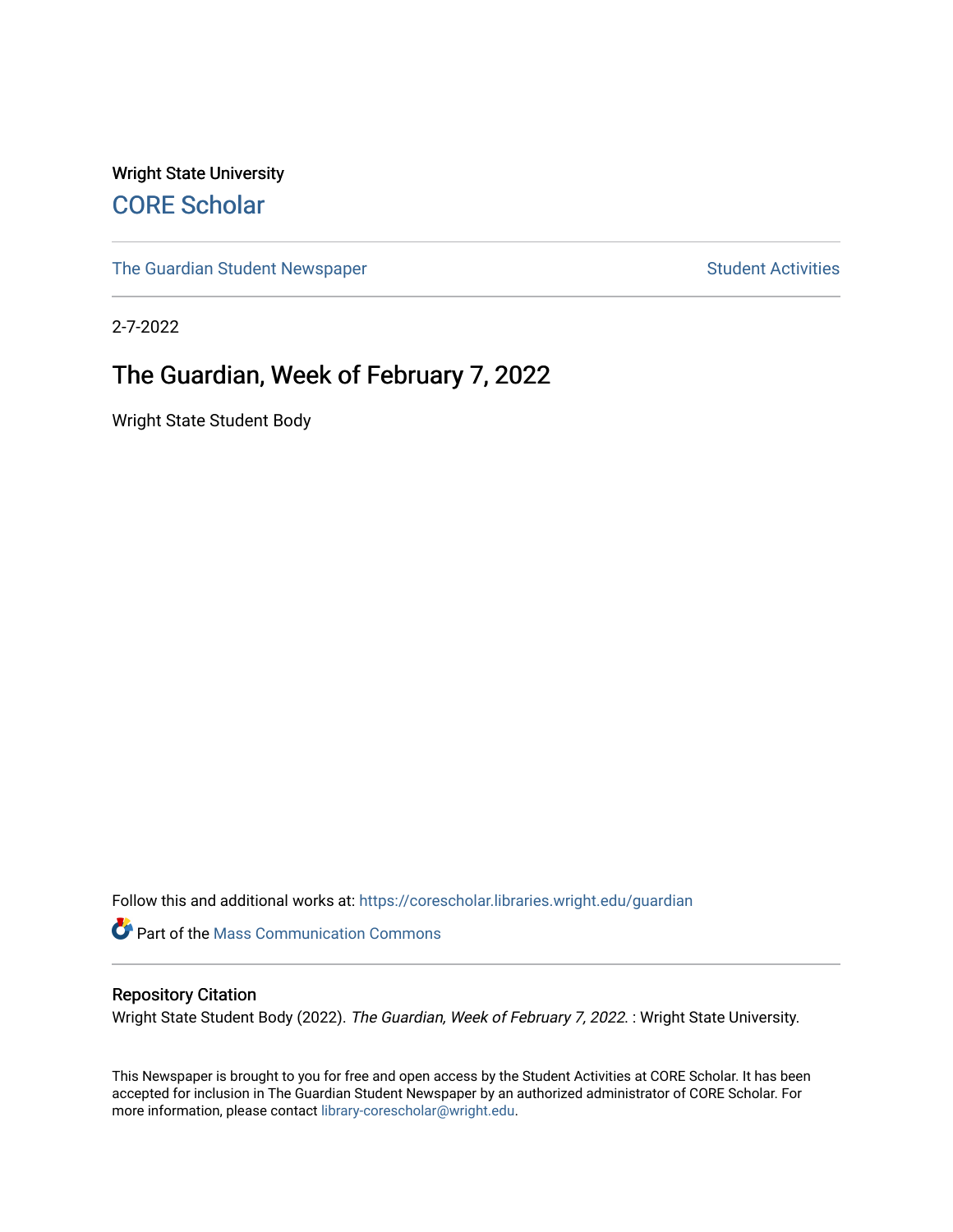

Weekly Horoscopes Star Signer February 7, 2022

 We all bring something special to our group of friends with our unique personality. Read here to discover what kind of friend you actually are based on your zodiac sign.

#### **ARIES**

 Aries, you are the supportive friend. You value your friends like no other and do everything you can to support them in their endeavors, beliefs and futures.

#### **TAURUS**

 Taurus, you are the motivational friend. You see the best of everyone and every situation. Oftentimes, your friends look to you to share your positivity and make light of a dark situation. You like to encourage others that they are capable of doing anything they set their mind to.

#### **GEMINI**

 Gemini, you are the wild and fun friend. You are always willing to try something new, even if it is something you could never see yourself doing. You love to have a good laugh and you are carefree enough that your friends can always count on you to say "yes".

#### **CANCER**

 Cancer, you are the loyal friend. You are a constant in all your friends' lives and you do your best to keep up with them and be there for them through everything they do. No matter what happens, you always bounce back from a fight and keep your promises.

#### **LEO**

 Leo, you are the compassionate friend. You may not have a billion friends or be "the most popular" but you have the best relationships and that is all that matters. You are extremely compassionate towards all of your friends and they are always grateful for your generosity.

#### **VIRGO**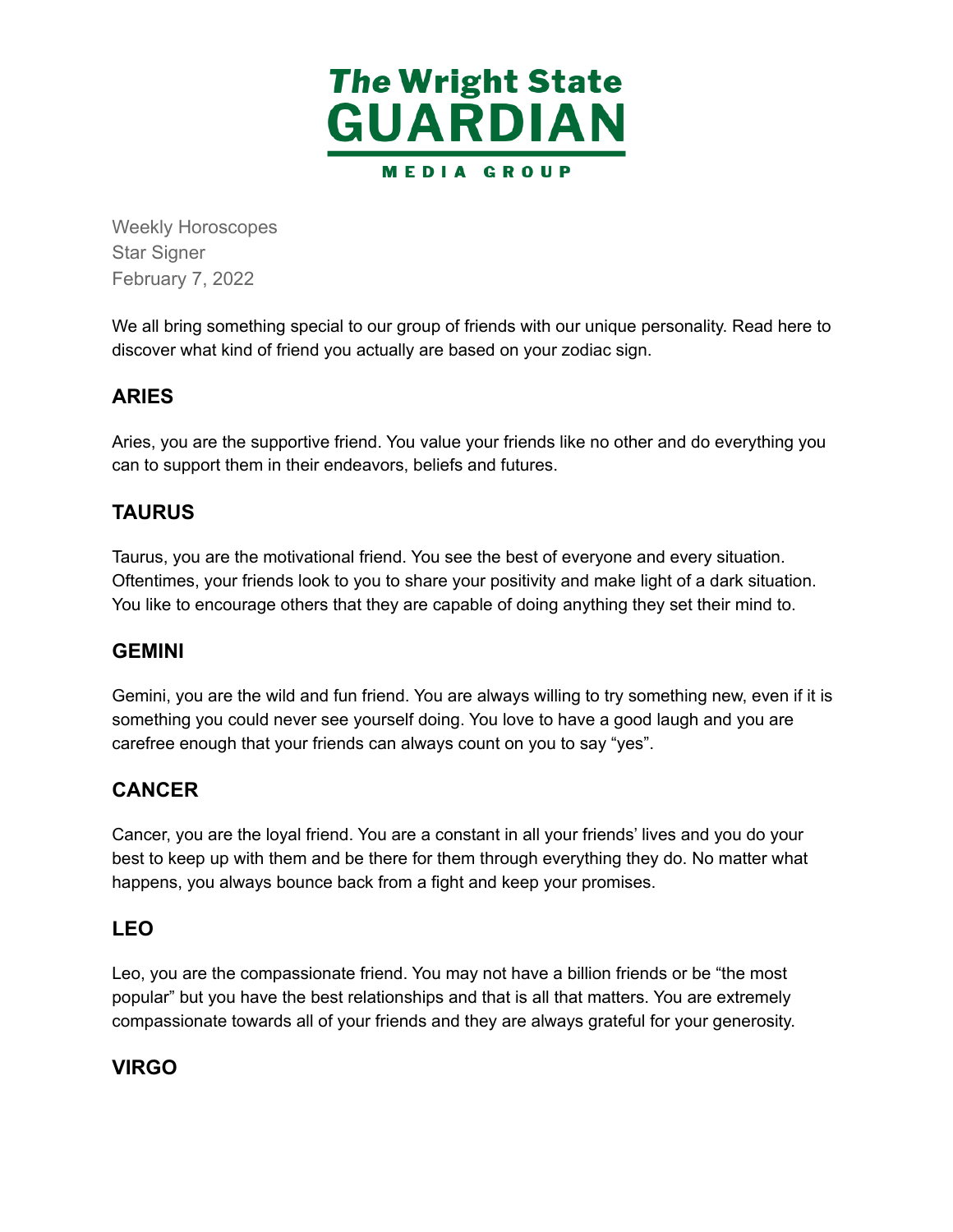

 Virgo, you are the problem-solving friend. You are the glue that holds your friend group together. Often the one to break up fights or keep them from happening, you often remind everyone why they are friends to begin with.

#### **LIBRA**

 Libra, you are the hilarious friend. Everyone knows that when they are with you, they will be laughing. You tell the best jokes and overall just have a funny personality. You are crazy enough that you'll do anything to get a laugh.

#### **SCORPIO**

 Scorpio, you are the dedicated friend. You are extremely passionate and know that friends are so important in life. You will do anything for your friends and know that they will do the same for you.

#### **SAGITTARIUS**

 Sagittarius, you are the brutally honest friend. You are not afraid to say it like it is no matter what others think. All of your friends know that you won't sugar coat your opinion. They also know not to take your comments too personally.

#### **CAPRICORN**

 Capricorn, you are the loud friend. Everyone hears you coming before they see you and recognizes you by the sound of your voice. It isn't uncommon for your friends to hear your obnoxiously loud and contagious laugh through the walls.

#### **AQUARIUS**

 Aquarius, you are the emotional friend. You tend to take everything very seriously and feel your emotions very strongly. You have a great love for all of your friends and people often tell you that you wear your heart on your sleeve.

#### **PISCES**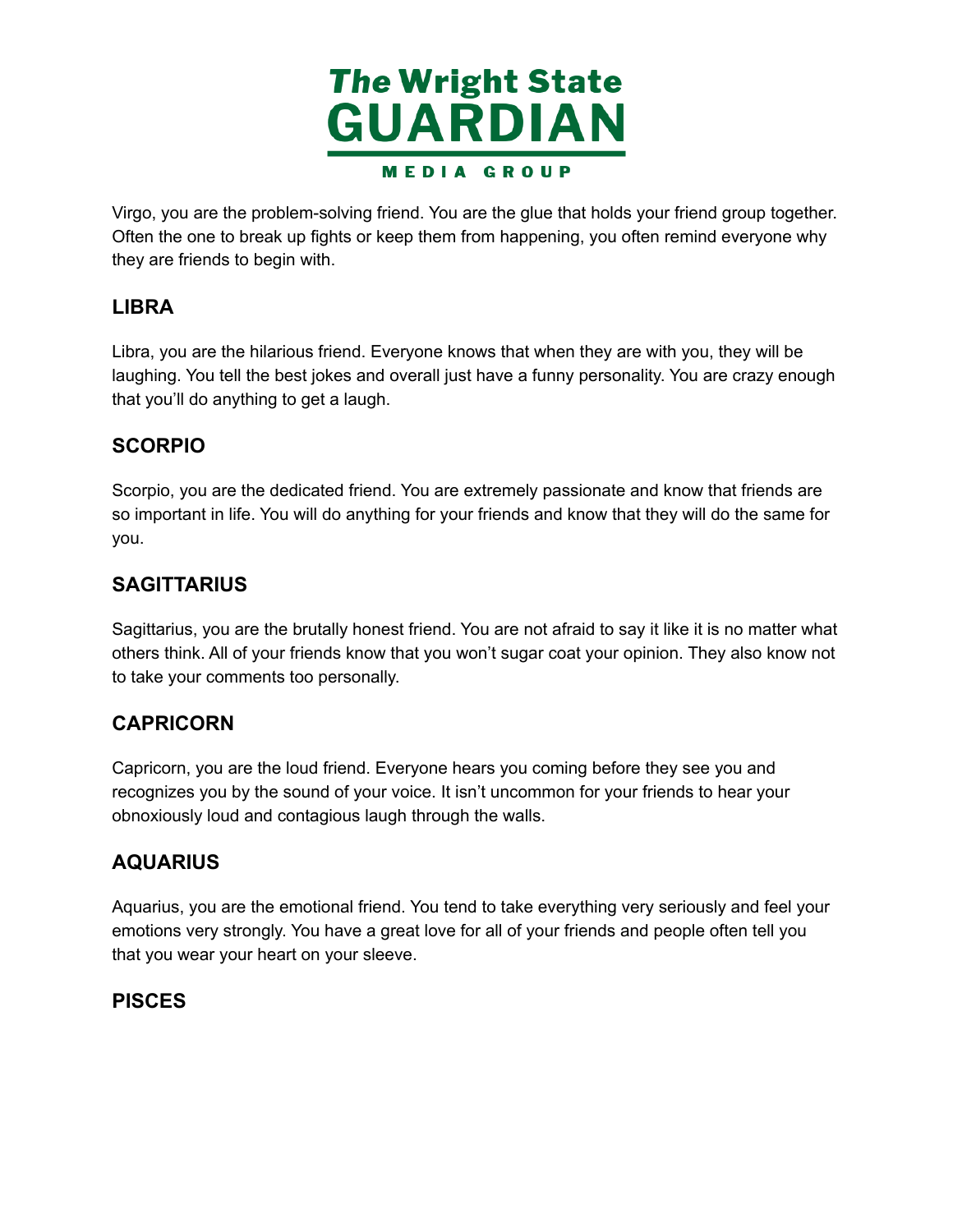

 Pisces, you are the late friend. No matter who you go to spend time with or what you are doing, all of your friends know that you will be the last to show up. It is something that you can't help and your friends know. Everyone has accepted that you will be late, including yourself.

 Events on Campus Week of Feb. 7 February 7, 2022 Alexis Wisler

 Events for the week of Monday, Feb. 7 include women and men's basketball, UCIE Convo Club and an Encanto movie night.

## **Monday, Feb. 7**

- 9 a.m. | Cru Men's Group | Student Union Explorer Room
- 12 p.m. | Popcorn Monday | UCIE Office 190 Student Union
- 1:30 p.m. | Christians on Campus Bible Study | Rike 157
- 2 p.m. | Convo Club | UCIE Office 190 Student Union
- 5 p.m. | Tabletop Club Presents Game Night | Medical Sciences 127 and 143
- 6:30 p.m. | ACE Cosmic Match | Allyn 124

7 p.m. | Cru Men's Group | Student Union Explorer Room

### **Tuesday, Feb. 8**

- 12 p.m. | Chi Alpha Campus Ministries Tabling | Student Union Market
- 2 p.m. | Delta Zeta Study Night | Dunbar Library
- 5 p.m. | Raiders Got Talent | Apollo Room
- 5:30 p.m. | Campus Recreation Running | Alumni Tower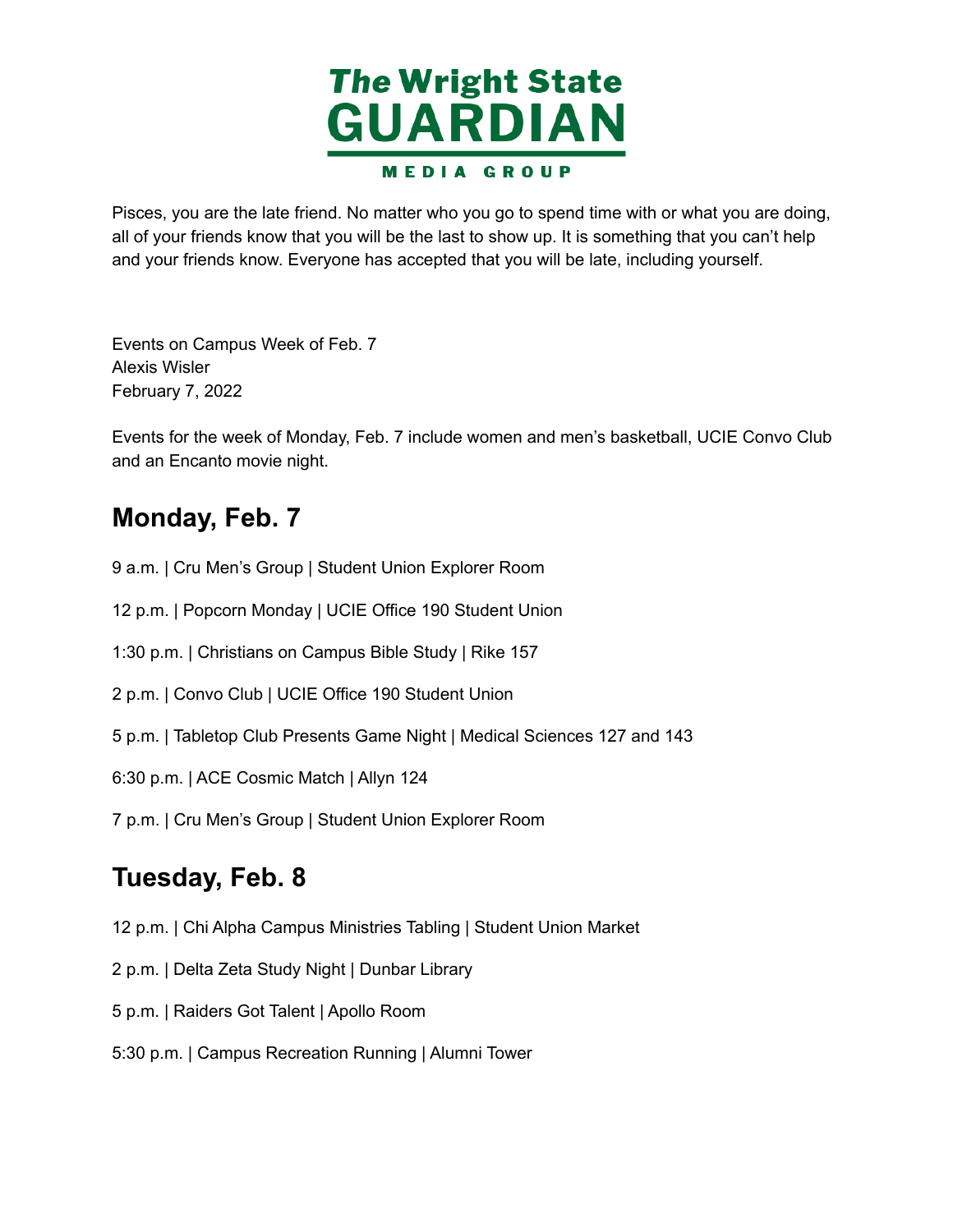

p.m. | Tabletop Ludo's Dissonance | Rike 044

p.m. | Cuffin Season Event | Oelman 135

### **Wednesday, Feb. 9**

- a.m. | Chi Alpha Campus Ministries Tabling | The Hangar
- p.m. | ACE Color the Night Sky | Allyn 210
- p.m. | H20 Church Night Life Group | Oelman 135

## **Thursday, Feb 10**

- p.m. | Christians on Campus Bible Study | Rike 157
- p.m. | Delta Zeta Study Night | Dunbar Library
- 3:30 p.m. | Convo Club | UCIE Office 190 Student Union
- p.m. | Raiderthon 101 | Student Success Center 009
- p.m. | Tabletop Club Presents: Game Night | Medical Sciences 127 and 143
- 5:30 p.m. | Campus Recreation Running | Alumni Tower
- p.m. | Personal Mission Statements with Joyce Winters | Rike 044
- p.m. | Game Night with Delta Zeta | Rike 166
- p.m. | Women's Basketball vs. IUPUI | The Nutter Center
- 6:30 p.m. | Movie Night: "St. Guiseppe Moscati: Doctor to the Poor" | Dr. Brueggemeyer's home
- p.m. | H20 Church Night Life Group | Allyn 124

### **Friday, Feb. 11**

p.m. | ACE Constellation Creation | Medical Sciences 127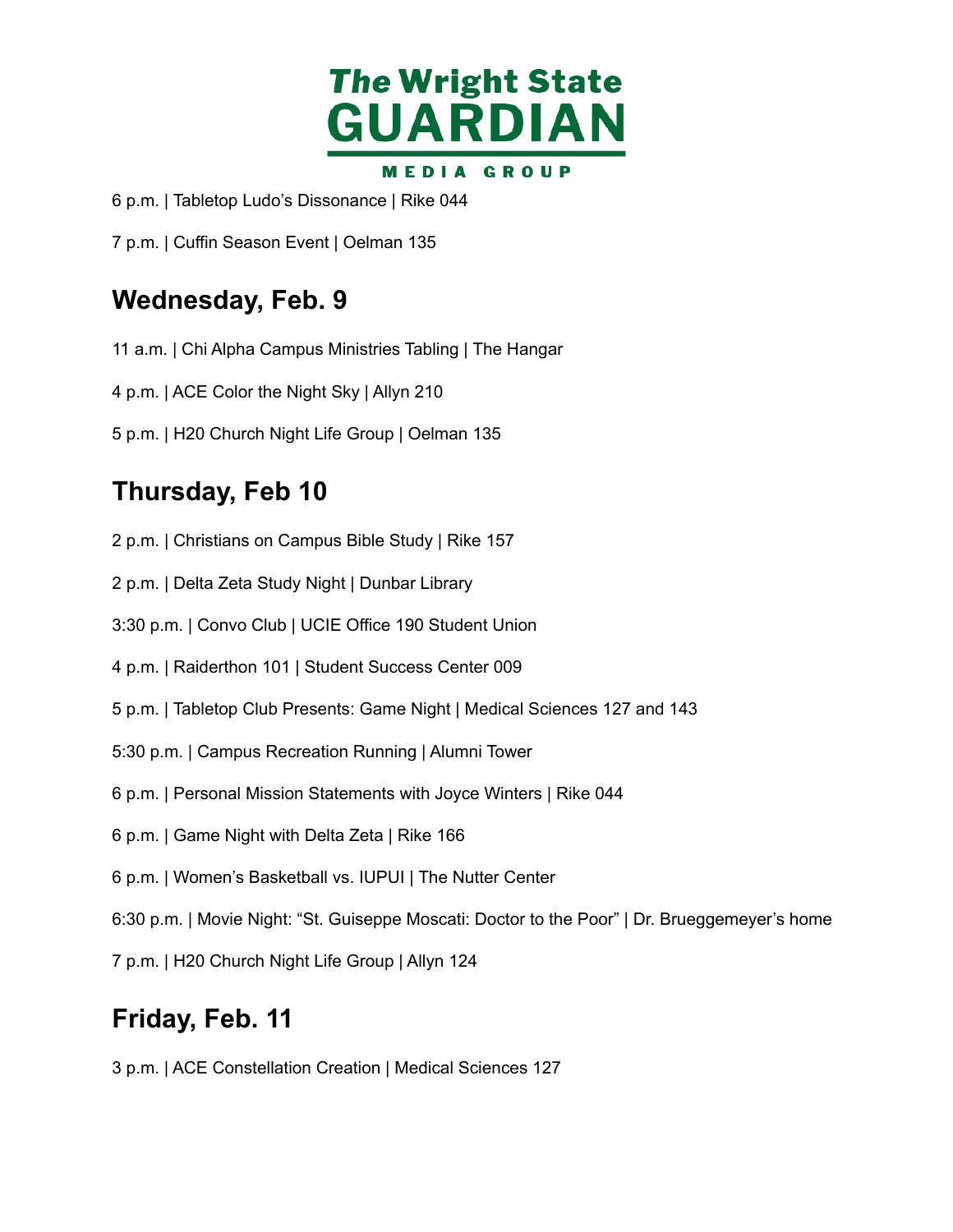

p.m. | Movie Night: Encanto | Oelman 109

# **Saturday, Feb. 12**

- a.m. | Campus Recreation The Adventure Summit | Student Union
- p.m. | STEPS Fingerprinting at BSOM | BSOM White Hall
- p.m. | Club Basketball vs. Toledo | McLin Gym
- p.m. | Women's Basketball vs. UIC | The Nutter Center

## **Sunday, Feb. 13**

p.m. | Men's Basketball vs. Northern Kentucky | The Nutter Center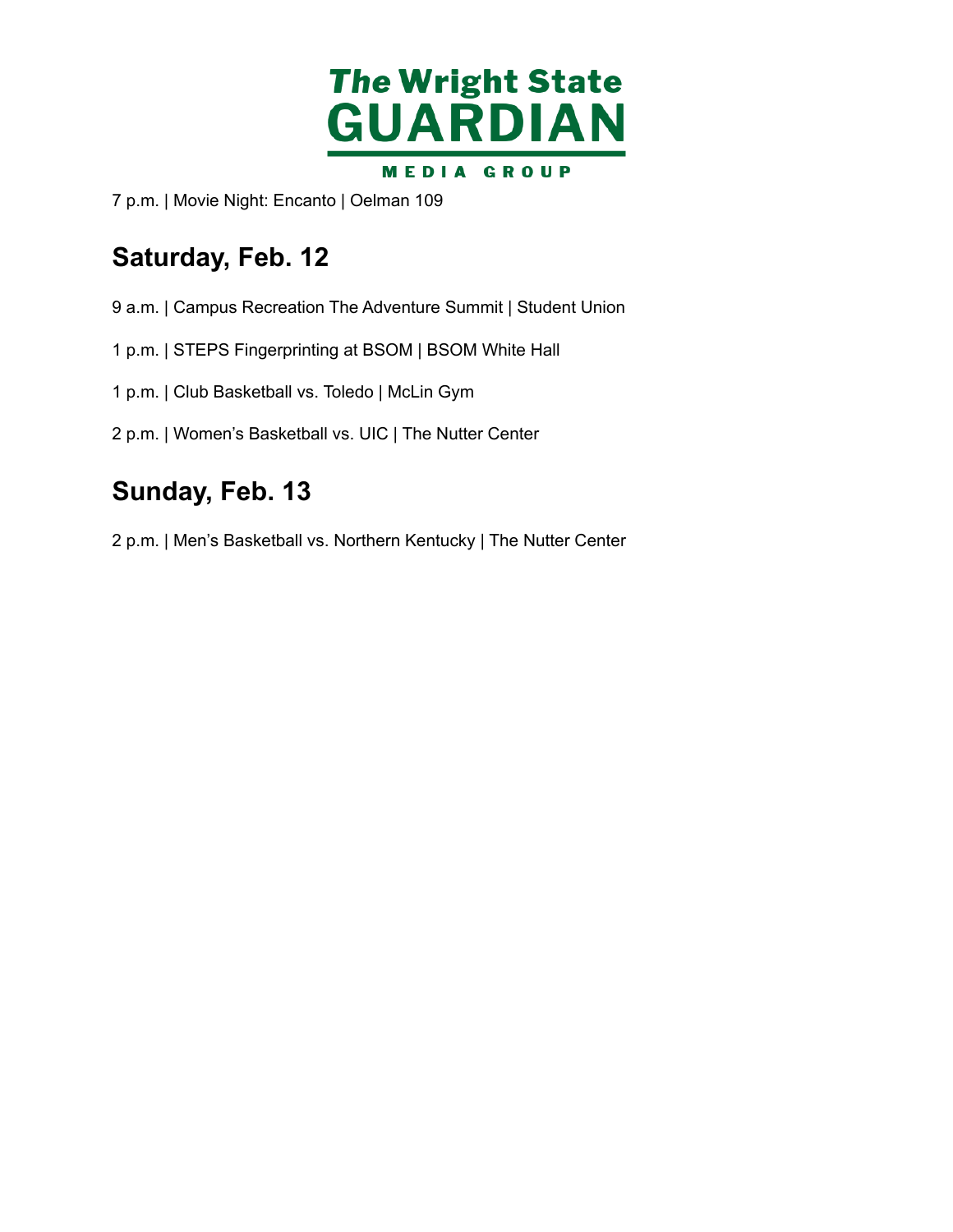

 Men's Basketball Keeps Championship Hopes Alive With Oakland and Detroit Wins February 7, 2022 Noah Kindig

 A four-game homestand against top teams in the league looked scary for Wright State University (WSU) Men's Basketball, especially after losing their first game to the Cleveland State Vikings 67-71.

 The Raiders were able to rally in their next matches, keeping their Horizon League (HL) championship hopes alive after this weekend's games, crushing the Detroit Mercy Titans (DET) by 31 points and the second-place Oakland Golden Grizzlies (OAK) by 11.

 With these wins, WSU not only shook up the HL standings by beating three top-five teams but has turned their own season around, locking down the league's best shooters with their defensive play.

 "Our defense is getting there, it's just getting to where it gives us a chance to maybe be a championship team," said WSU Head coach Scott Nagy. "We've got a long way to go, but our defense is starting to … when we struggle offensively, it carries us."

### **Double down on defense**

Nagy has pressed into his team hard this year to improve on defense.

 WSU has had several games where the offense was on fire but where the defense fell short, losing five games so far where the Raiders scored 75 points or higher.

 A big goal Nagy has pushed for his defense has been limiting opponents to one point per possession, an incredibly difficult goal to achieve against the Titans and the Golden Grizzles.

 For DET, guard Antoine Davis was averaging the highest points per game (PPG) in the entire country coming into Friday's game, and for OAK, their offense was averaging the highest PPG in the HL, with forward Jamal Cain averaging almost 20 PPG.

 But, WSU was able to achieve that goal in both games, limiting Davis to 15 points and Cain to 13.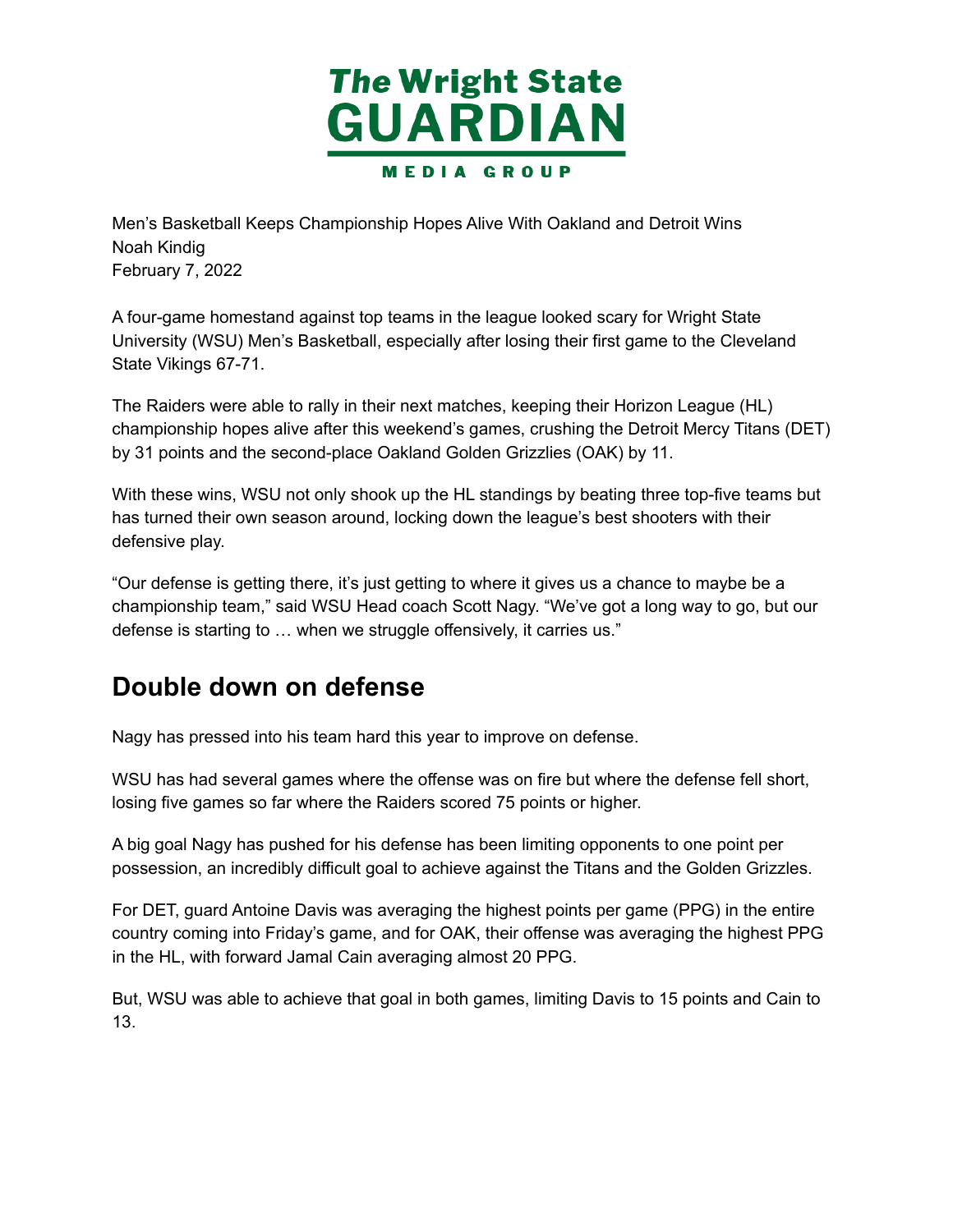

 "We got the stops when we needed to get them," Nagy said after the win over OAK. "We held them to one point per possession, which with Oakland, they're one of the top offensive teams in the league, so that's pretty good for us."

## **Showing depth**

 While Grant Basile, Tanner Holden and Trey Calvin have been the stars for WSU all year, this weekend's games showed that the Raiders have more depth than meets the eye.

 While only putting five points on the scoreboard against OAK, Tim Finke had an incredible night in supporting his teammates finishing with seven assists and eight rebounds, almost getting a double-double without getting double-digit points.

 He also guarded Cain nearly all game and was an integral part of why the forward averaging 20 PPG could not find success against the Raiders.

 "Tim Finke, he's an MVP of the game for me. He guarded one of the top players in the league and wrestled with him all night," Nagy said. "Tim is so undervalued on our team, and I know the other people get more attention because of the scoring, but I'm super happy he's on our team."

 Against DET, five players would score double-digit points on the Titans, including freshman AJ Braun, who has earned himself a regular spot on the starting lineup, and Andrew Welage off the bench, who has started to show some confidence with his shooting.

 Freshman Keaton Norris shot 3-3 from the three-point line against OAK, scoring nine off the bench and making his final shot with under four minutes to play, putting the Raiders up by six and breaking the Grizzlies' spirit.

 "That shot he hit was the biggest shot of the game," Nagy said. "I think that was probably the back-breaker for them."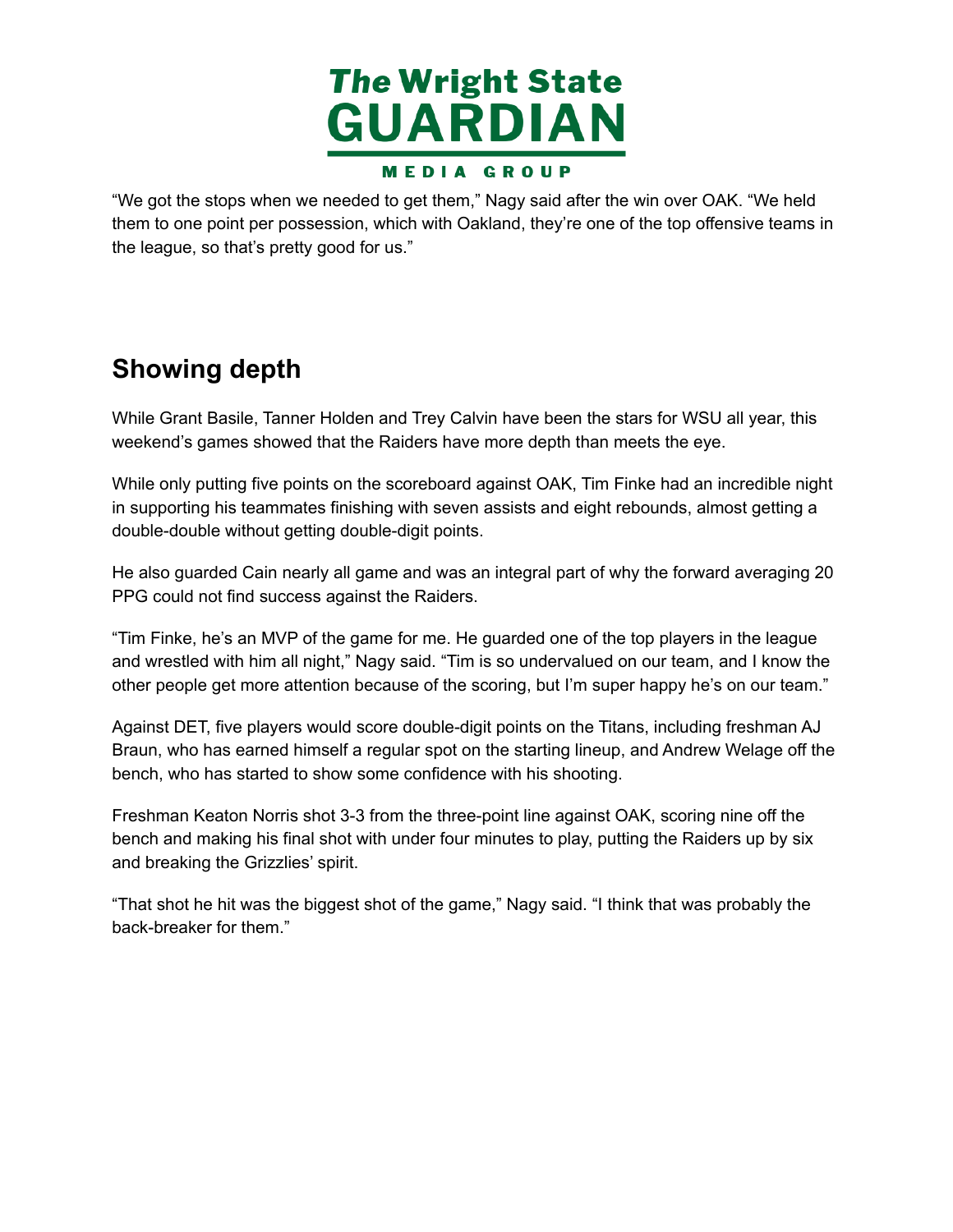

 Residential Assistant Program: Addressing Struggles With Recruitment February 8, 2022 Jamie Naylor

 Wright State University's (WSU) residential assistant program faces challenges due to the ongoing COVID-19 pandemic while students currently in the program remain reluctant to talk about the issues.

#### **Challenges due to COVID**

 All aspects of campus life, including residential life, have been impacted by COVID-19. This extends to the residential assistant (RA) program.

 According to Jenifer Attenweiler, associate director for residence life and housing, programs RA's would normally conduct face to face with their residences had to move online all of 2020 and most of 2021.

This virtual environment prevented RA's from strongly connecting with their residents.

"It's really hard to build relationships with residents when everything is virtual," Attenweiler said.

 Due to this connection issue and a lack of interest in the position, the RA program has faced recruiting issues.

 "We (housing) struggled with people not wanting to take on more responsibility than being a student," Attenweiler said. "We had some difficulty in recruiting because expectations of the job are different."

 Recruiting efforts for the academic year 2022/23 RA program were extended into the current spring semester.

### **Details of the program**

 The RA program is an extensive process. Before candidates are even interviewed and considered for placement in the program, they must take the one-hour credit course: "Topics in Residence Life."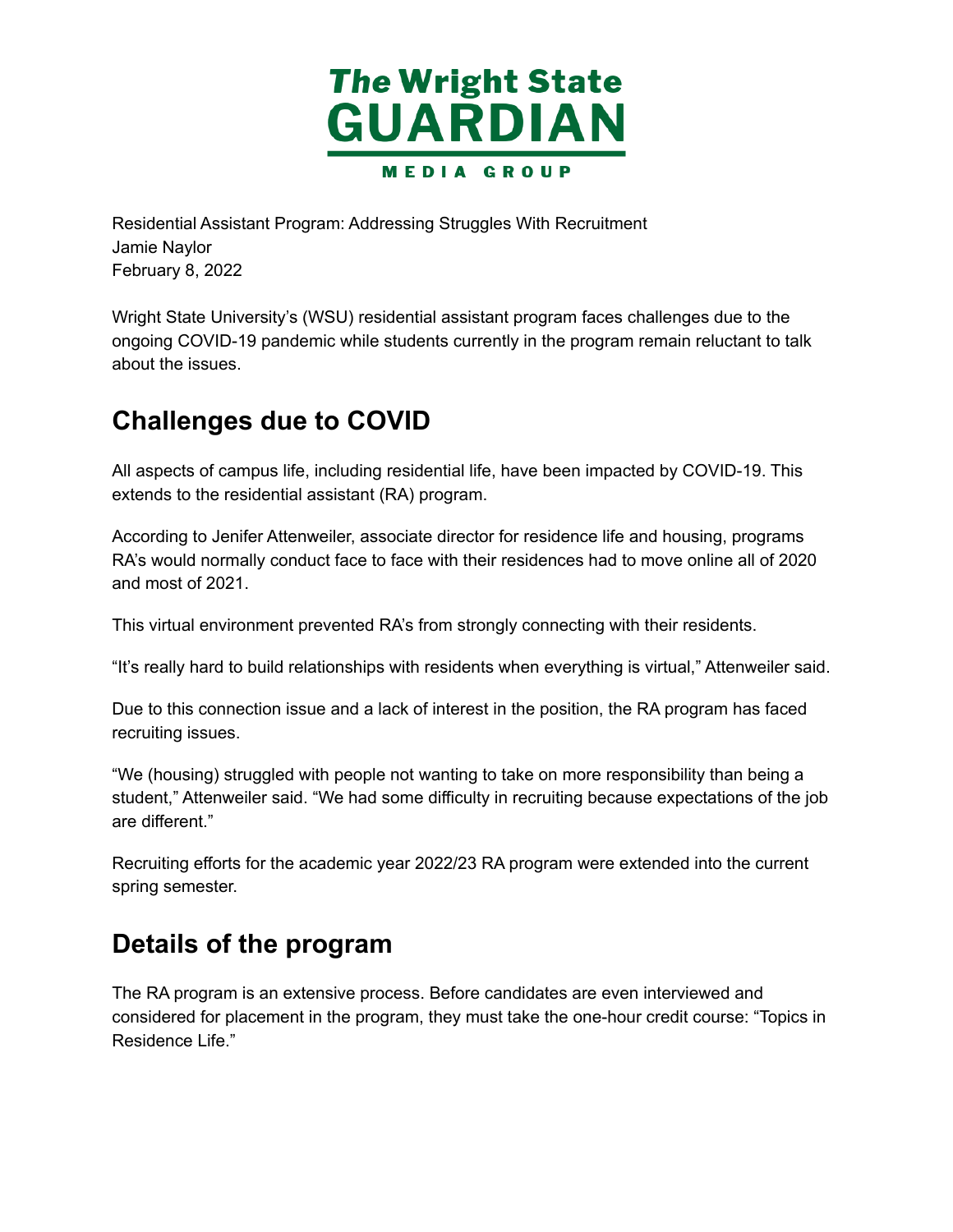

 According to Attenweiler, this requirement was waived last year due to COVID but has since been reinstated.

 Once students are accepted into the program they must go through a week and a half of training before the new academic year starts.

 After the new academic year starts, RA's do various jobs such as planning residential events, holding office hours and having on-call hours where they are available if a situation in a residential building arises.

 The only compensation RA's receive is a complementary single room in their assigned residential hall, a meal plan and the waiver of their residential activity fee. Using the average 2021/22 guaranteed housing and meal plan rates, this totals to about \$5,443 per 14 week semester before taxes and extra incurred costs.

### **RA opinions**

 *The Wright State Guardian* reached out to 13 current RA's to get their perspectives on the program. 11 did not respond, one referred us to speak to higher-level administration and one reported that she did not end up taking the position.

 WSU student, Sierra Hinton, applied for and was offered the RA position for this spring semester, however, she ultimately turned it down due to the time commitment and other factors.

 "It is very time-consuming and I am much busier this semester than usual. Many friends also warned me not to take it due to their own personal experiences," Hinton wrote.

 Hinton did not expand on what those personal experiences were or what she was warned against.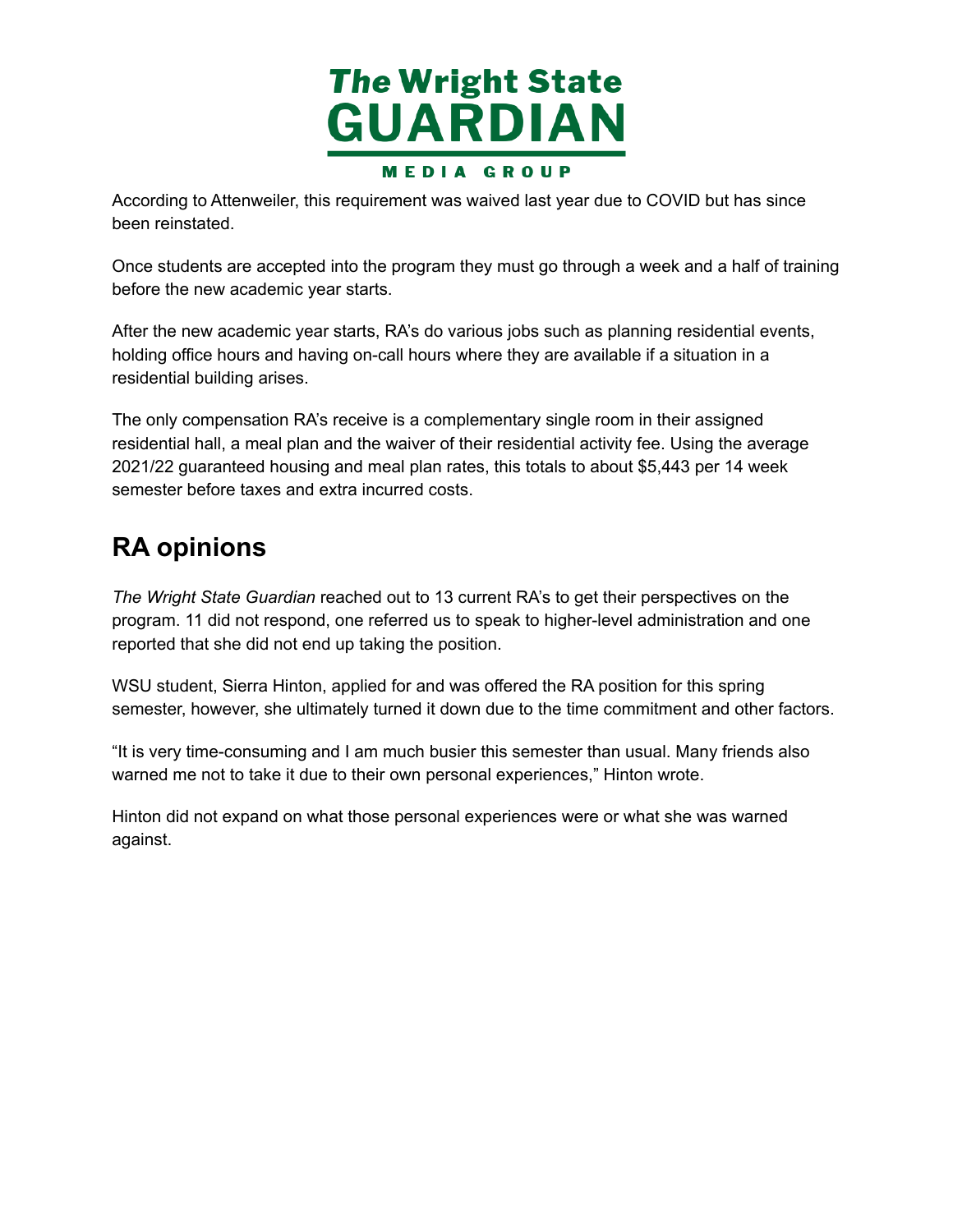

 SGA Clarifies Constitution Changes, Removals February 8, 2022 Emily Mancuso

 On Jan. 25, SGA (Student Government Association) announced a revamp and edit of their constitution and bylaws, which continue to be clarified as time progresses.

### **Constitution**

 According to previously announced changes, The House of Representatives is no longer a part of SGA. The responsibilities will be absorbed by the Director of Student Affairs and Director of Student Organizations. The House of Representatives had decreased participation in town hall meetings, so it was determined that it would not be proper to continue with this branch.

 "The idea behind striking the whole entire branch and then switching the Speaker of the House position over to Director of Student organizations is that it more fits in line with a 'How can we help you?' type of question, instead of 'what can you do for us to help you?' type of thing," President Jonathon Ciero said.

 The director of student affairs will assist with major SGA events and running the annual SGA student life survey. This position will then brainstorm and put into action motions based on the results of this survey.

 The director of student organizations will help be the voice for student organizations and collect feedback from these organizations. They will also assist with organization collaboration events.

 The removal of speaker of the house for the House of Representatives makes room in the budget for the Lake Campus senator position while also accommodating for the director of student organizations position.

 The Lake Campus senator position will not take affect until the 2022-23 school year. This senator will better represent the interests of the Lake campus and will have voting privileges.

Liaison senators also did not have voting privileges, leading to their removal.

 "It [liaison removal] is a good way to make sure that there is voice in vote because the liaisons to senators didn't have voice in vote, they could put in some feedback. But when it came down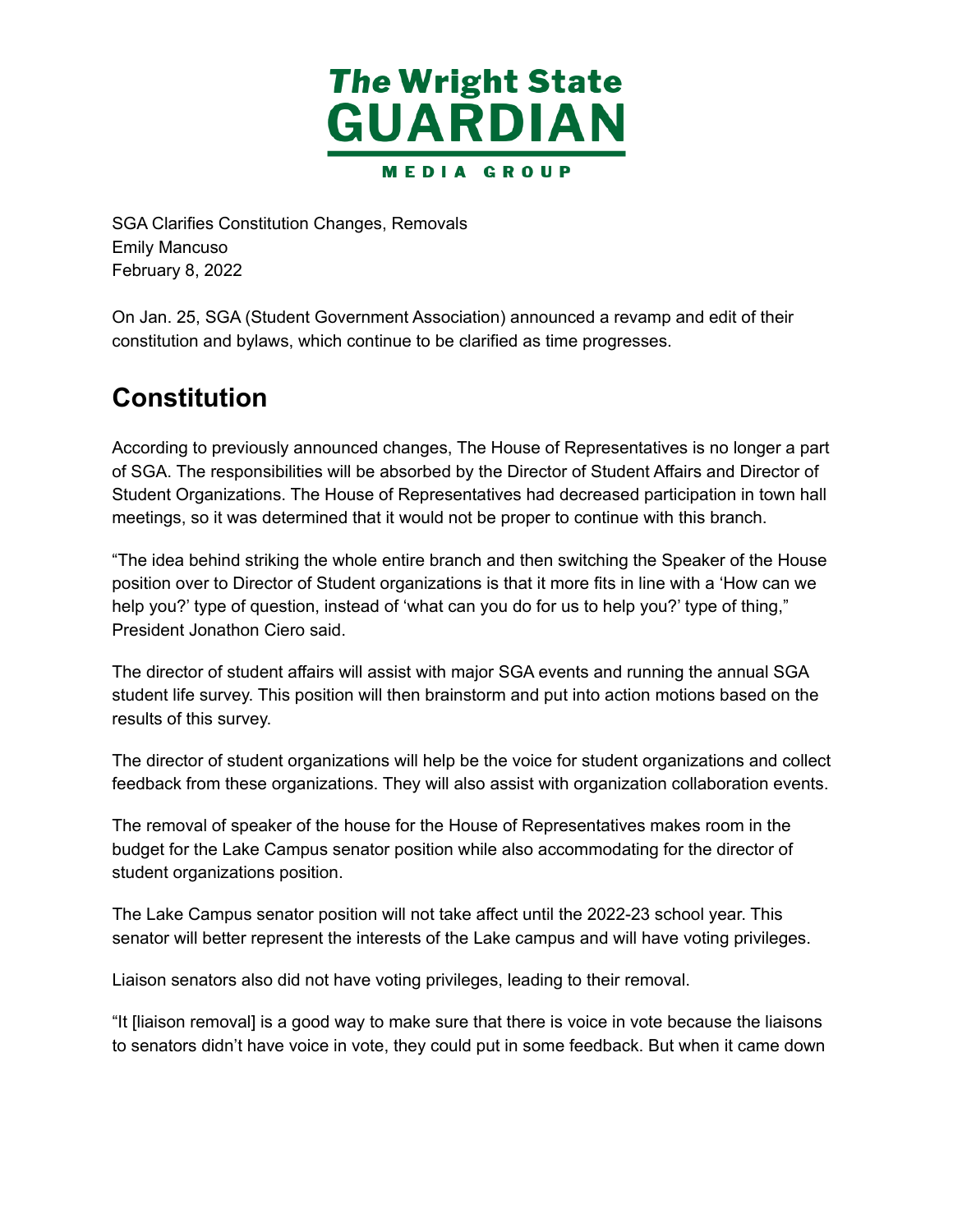

 to making any impact on changes, they didn't get a say," Diana Johnson, director of external affairs, said.

 Another senator position removal was the university college senator, which was officially changed last year due to budget cuts. The recent change officially removed it from being mentioned in the Constitution.

 The qualifications for running for SGA President remained the same, with requirements for running for Vice President being changed slightly.

 For President, applicants must be a sophomore at the time of application with at least two consecutive semesters as a Wright State University (WSU) student. Vice President applicants may be a freshman at the time of application with at least two semesters as a WSU student.

 "What was written last week said juniors at the time of application, which was not our intent. We were thinking juniors at their appointment, so this meeting actually outlined how we were going to roll back that change. It is now sophomores [for Vice President]," Chris Jenkins, Policy Administrator, said.

## **Bylaws**

 SGA presidents historically use the executive order power very sparingly in recent years, with the power being used approximately once for each of the last three SGA presidents. The recent change to the SGA bylaws explicitly mentioned and gave executive order power to presidents.

 "It is left vague intentionally because it's been set up for unforeseen circumstances and so we can't legislate something that's unforeseen," Ciero said.

 The policy administrator would have the power to strike down anything that they feel violates the SGA Constitution and Bylaws. The limits of this power come from the policy administrator acting as a judicial branch.

 The Constitution Committee agrees that the most important thing that comes of these changes is that it creates clarification for students. The Constitution and Bylaws are traditionally read through at least once a year and changed every few years.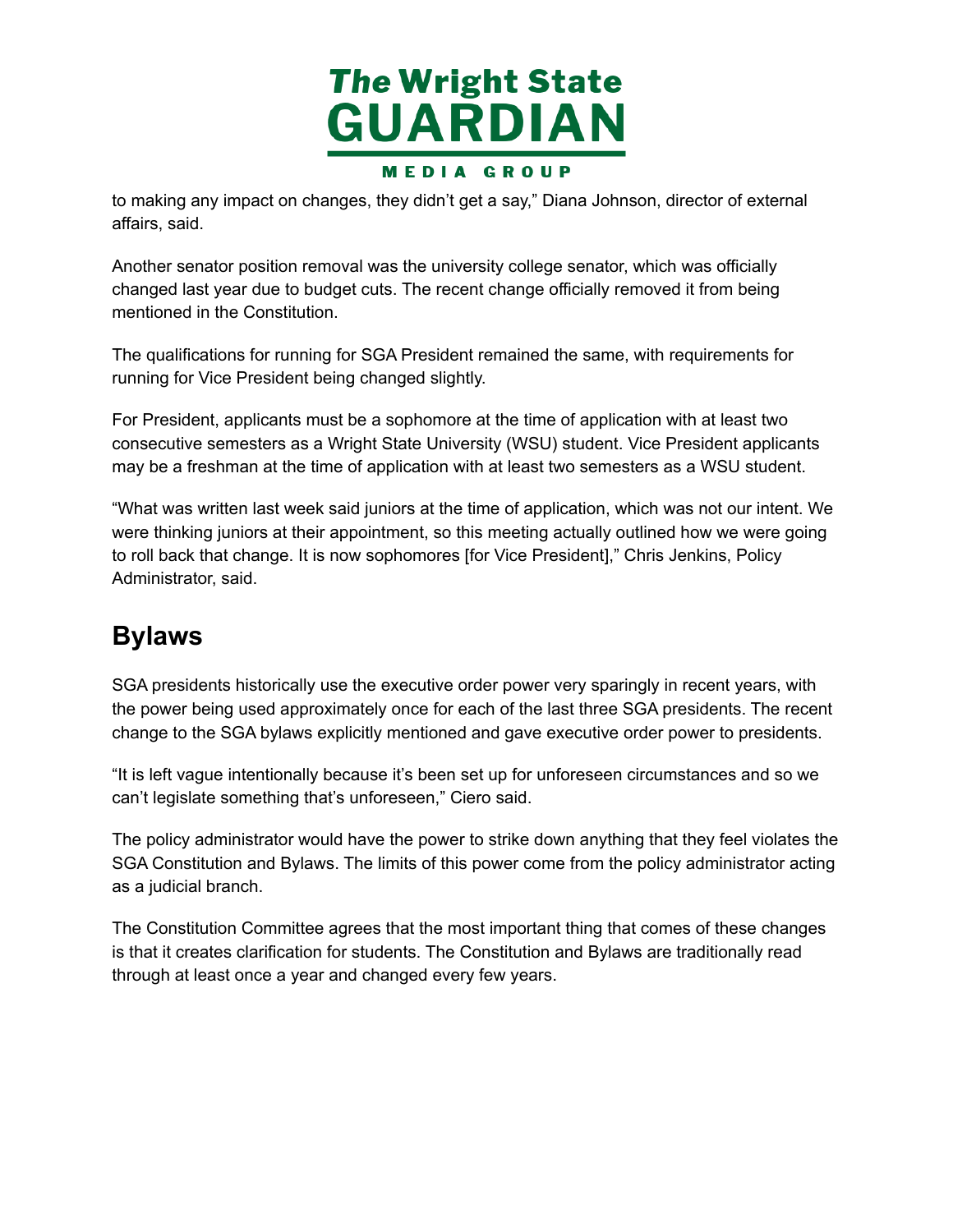

 New Local COVID Contact Tracing Guidelines: WSU's Remain Unclear February 9, 2022 Jamie Naylor

 Local public health departments instate new COVID-19 contact tracing guidance while Wright State University (WSU) remains unclear in their tracing program.

#### **New guidance**

 The Ohio Department of Health (ODH) issued new COVID guidelines regarding cNontract tracing in late January.

 The guidance advises local health departments to discontinue universal contact tracing and adapt an outbreak model.

 "The Ohio Department of Health recommends that local health departments shift from universal contact tracing, case investigation and exposure notification to a cluster or outbreak-based model," the memo states. "This strategy prioritizes people in high-risk settings."

 Outbreak-based contract tracing extends to schools, universities, businesses and large residential communities according to Samantha Webb, a public health nurse at Greene County Public Health.

## **Science of contact tracing**

 Contract tracing is used to help slow the spread of COVID by informing people who come in close contact with someone who has tested positive for the virus. There are two models of tracing, universal contact tracing and an outbreak-based model.

 According to Webb, universal contract tracing, used since the beginning of the pandemic, is a method of contact tracing where all parties who were exposed to COVID are contacted. Outbreak-based tracing focuses on group settings.

 If someone in a group contracts COVID, only those in that group and those close to that person would be notified of the exposure in an outbreak-based model.

 The outbreak-based model is more effective with the Omicron variant as the variant spreads quicker.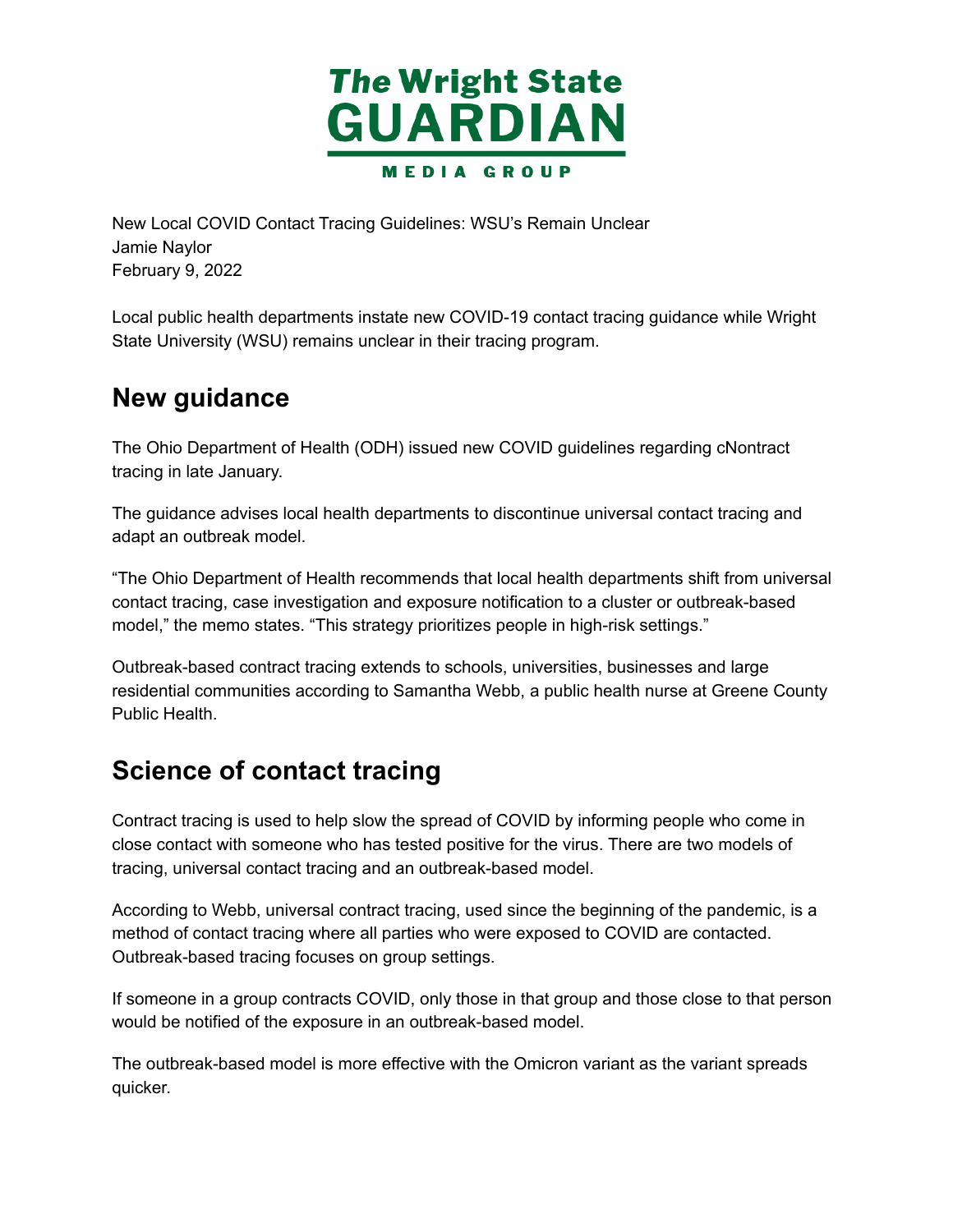

 "With Omicron, its clinical course is so short the changes make sense," Webb said. " It (universal contact tracing) was not having the impact it is supposed to have."

## **Wright State's program**

 WSU has its own contract tracing program, managed by the COVID task force and Environmental Health and Safety (EHS).

 According to Chris Taylor, dean of students, if a student, staff, or faculty member tests positive, they can fill out a form that will then alert Environmental Health and Safety and Student Advocacy and Wellness.

 Student Advocacy handles any classroom contract tracing and assists students in finding medical resources.

 According to Taylor, WSU's contract tracing program has not changed since fall 2021 and there will be no increases in staffing the program despite the Omicron variant.

 It is uncertain what contact tracing model the university uses. It is also unknown if the university will follow the new ODH guidance.

EHS was unable to be reached for this article.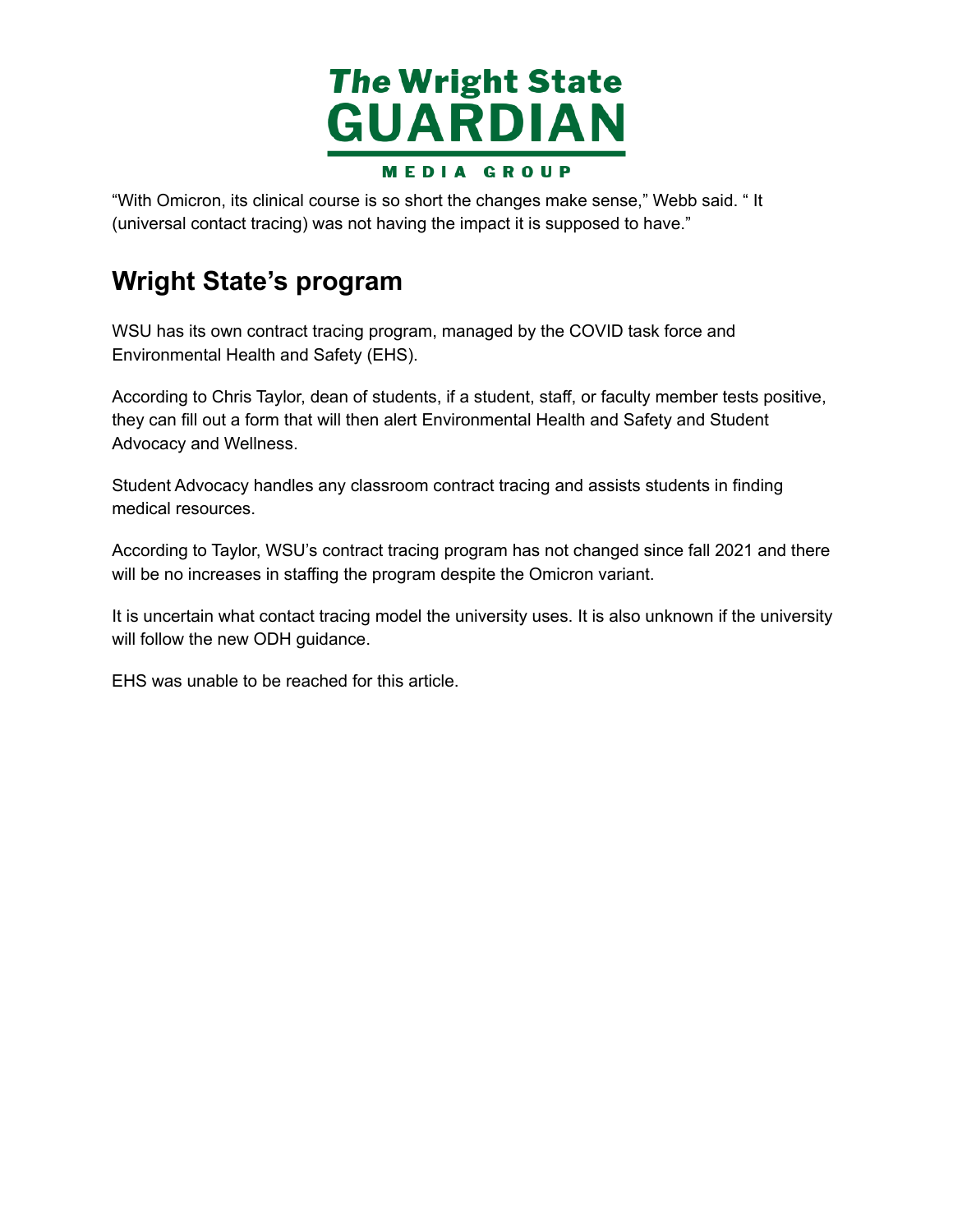

 Discussion Underway for 'No-Hate Campaign' Initiated by Previous Bias Incidents February 9, 2022 Brendan Blankenship

 Discussions are underway at Wright State University (WSU) to start a campaign called the "no-hate campaign" that will combat discrimination and injustices on campus.

### **No-hate campaign**

Vice President for Inclusive Excellence Dr. Matthew Chaney introduced this campaign at the December faculty senate meeting in 2021 after an incident of racial [injustice](https://wsuguardian.com/student-org-responds-to-bias-hate-crime-in-wsu-dorms/) occurred on Nov. 27, 2021, according to a statement from the Black Student Union (BSU).

 This campaign came from WSU as a response to biased incidents on campus according to Dean of Students, Chris Taylor.

 "The goal was to address some issues that have arisen on campus regarding race and other possible bias," Taylor said.

 Taylor said that this campaign is meant to educate students and faculty on biases to make a more welcoming environment for students and to create a sense of community.

 "Probably not everybody feels welcome, anywhere any given day," Taylor said. "But we want to make sure that [students] here, the [workers] here feel as welcome as possible."

#### **What groups would like to see from Wright State**

 The same statement from BSU released on Dec. 8, 2021, stated that the group is working with the university to implement changes in the university.

 The statement discusses subjects like addressing microaggressions and implementing bias training for incoming students.

 Leaders of other organizations have also voiced what they would like to see from the university. Director of the Women's Center at WSU, Dr. Nicole Carter, stated that any campaign that is designed for this purpose will benefit the university.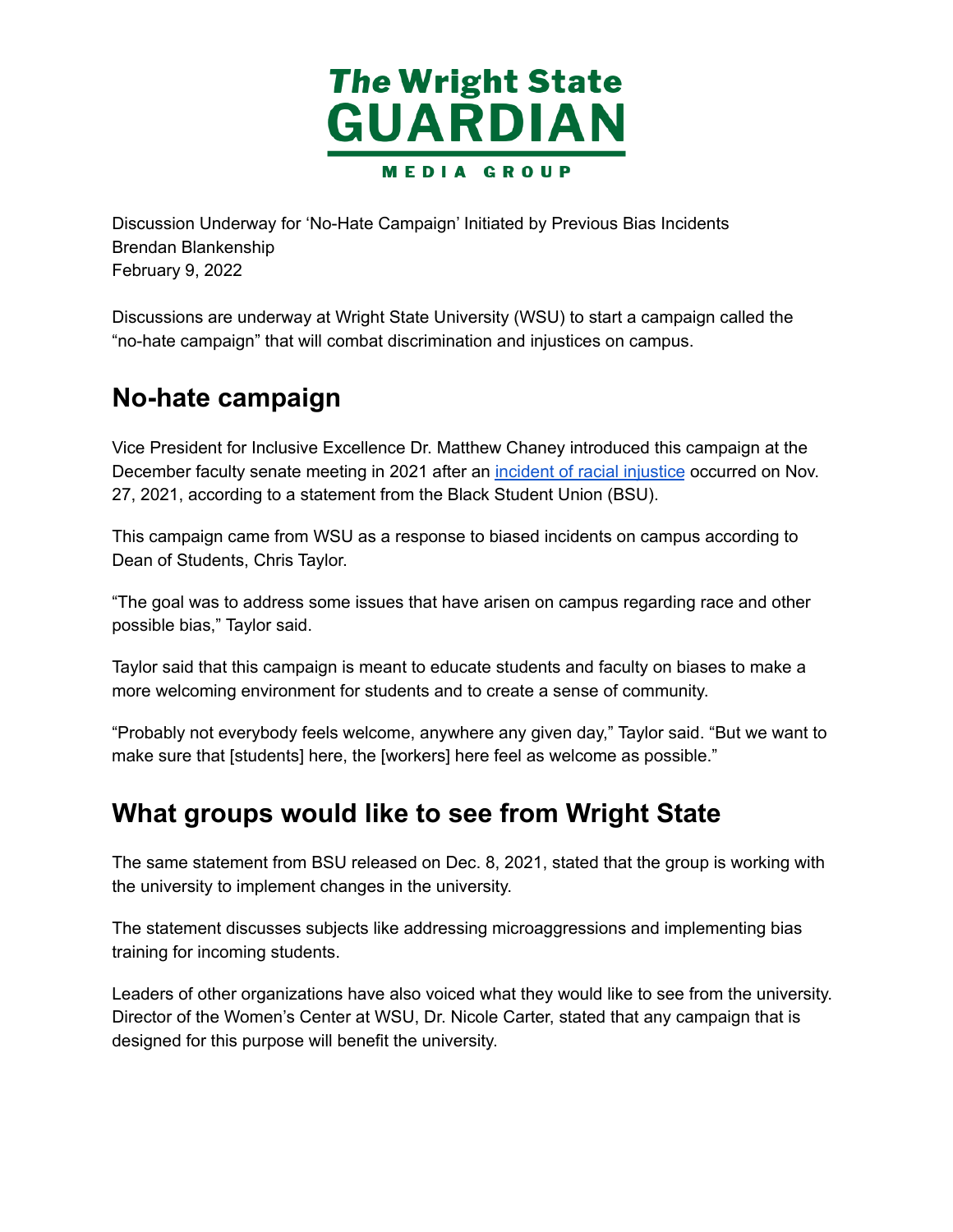

 In specific regards to the no-hate campaign itself, Dr. Carter had three things she would like to see from the program.

 Dr. Carter said that the name of this campaign is highly similar to the "No H8" program that is specifically designed to combat violence against the LGBTQ+ community.

 Dr. Carter also mentioned that she wanted to see this campaign work with other organizations that are in place to combat injustice and discrimination such as bias incident response team (BIRT) committee and the Racial Equity Task Force. The BIRT committee is also overseen by Chaney, according to Taylor.

 Dr. Carter said that she would also like to see this campaign cover all minority groups including women and the LGBTQ+ community.

 The No-Hate campaign is still under development, and more information is expected to be released later in the spring semester.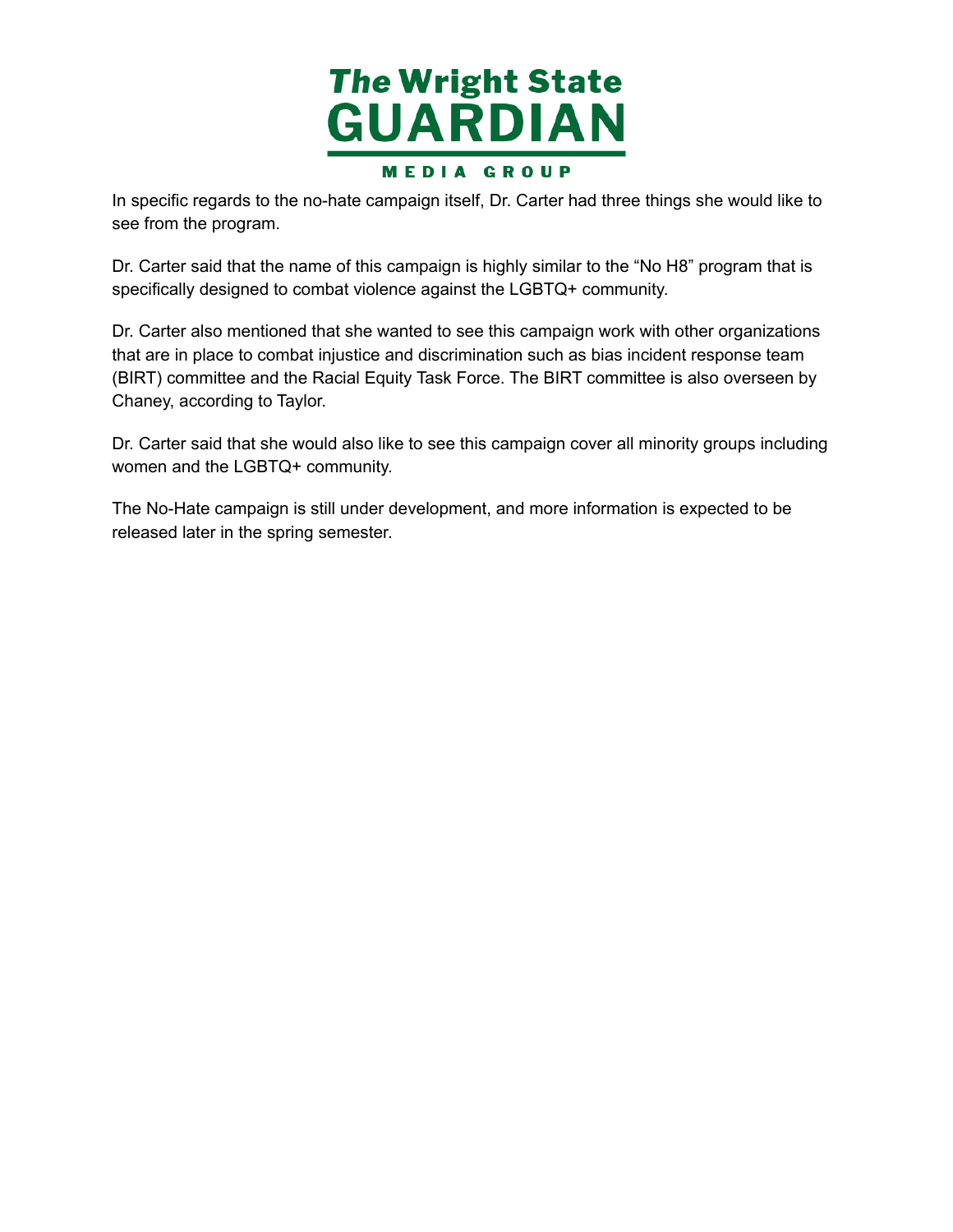

 WSU Dance Team Reflects on National Competition in Florida February 9, 2022 Tobi Brun

 The Wright State University (WSU) dance team traveled to the UDA Nationals in Orlando, Florida to compete in Division 1 Hip-Hop finals. The team ranked 13 out of the 14 nationally ranked teams after a successful season of appearances.

# **Competition**

The team scored 93.6167 points, narrowly beating out Northern Kentucky University (NKU) by 1.06 of a point. They competed on Jan. 15 to the theme of "Florida." Their tracklist consisted of Florida-based and themed songs, such as "Miami" by Will Smith, "Conga!" by Miami Sound Machine and "I Like It Like That" by Cardi B.

 "This was the whole team's first year being at UDA and I am super proud of how hard we worked to dance at this competition," dance team member Alayna Barrera said.

 The UDA Nationals were the highlight of the school year performances, according to graduating senior and team President Danielle Saul.

 "I have danced my whole life and going out there and then competing like we did on the floor, it was the best that we've ever done that routine as a team. Then being able to watch it come to an end was amazing for me," Saul said.

## **COVID-19**

 The NDA Nationals had been postponed for the 2020 and 2021 dance seasons due to COVID-19.

 "We worked so hard for it last year too and weren't able to get there. So we committed all of our energy towards those practices, then getting there. It is just a really good feeling to finally be able to say you made it," Treasurer Camryn Harrel said.

## **Up next**

The dance team has a handful of performances left in the 2021-22 school year.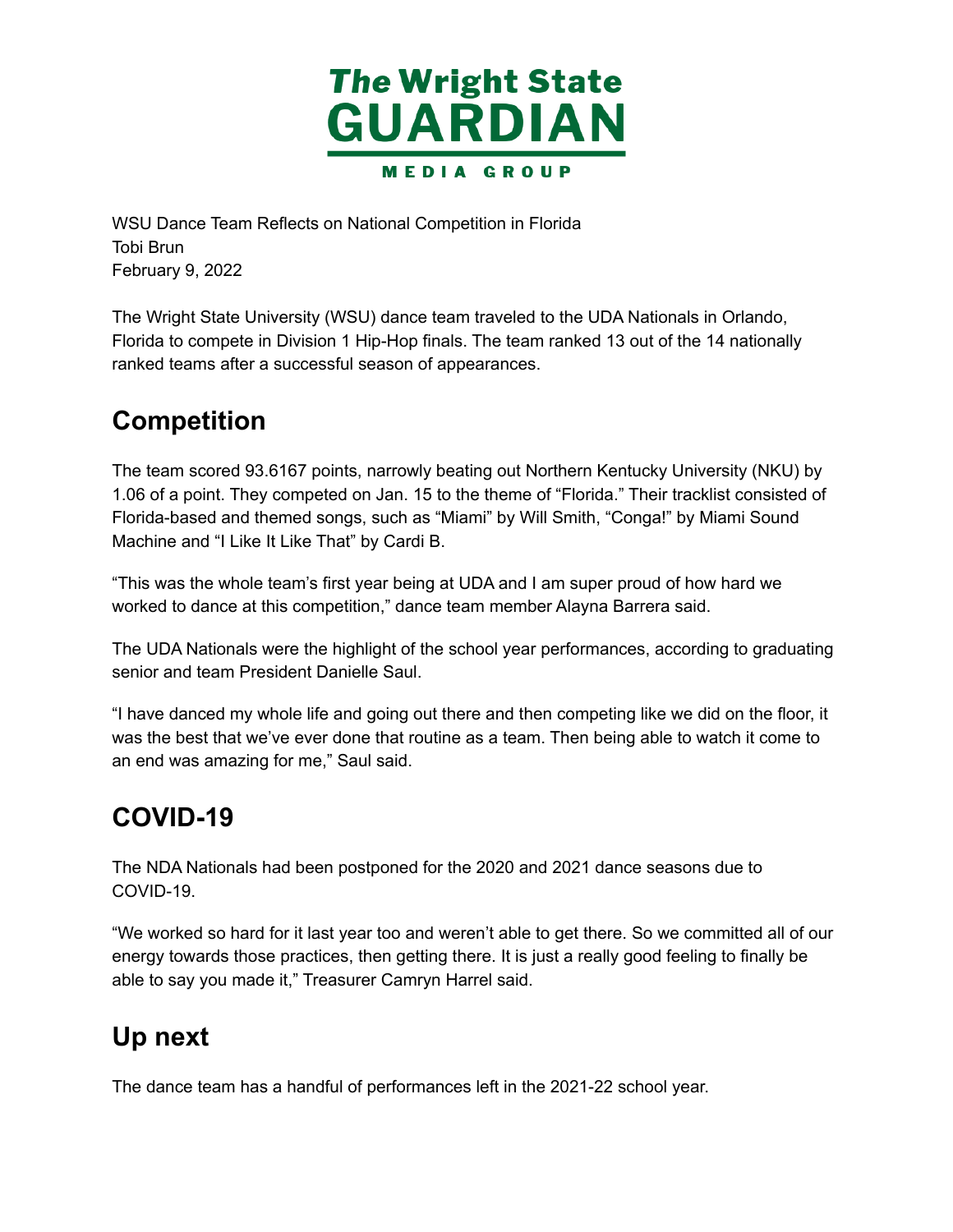

 At the NCAA WSU Men's basketball game against NKU on Feb. 13, the dance team will perform during the Halftime show.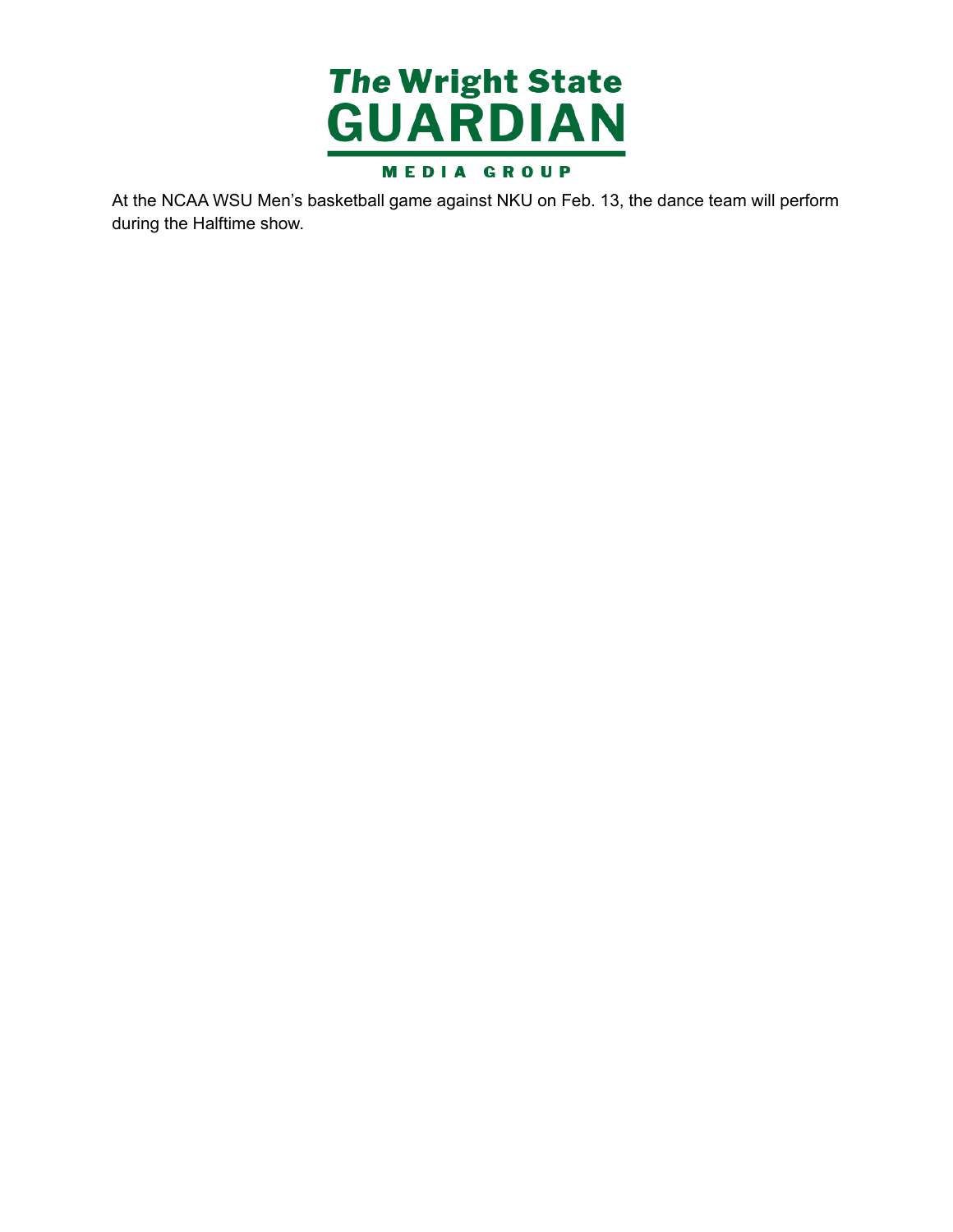

 SGA Approves Two SEC Nominations February 9, 2022 Alexis Wisler

 Student Government Association (SGA) nominated two students for the Special Elections Committee as well as discussed other ongoing and upcoming business at their meeting on Tuesday, Feb. 8

### **SEC Nominations**

"Next week officially starts SGA's election season," President Jonathan Ciero said.

 With the upcoming election season, SGA presented and nominated two students, Alex Carner and Megan Dennison, for the Special Elections Committee (SEC).

 Both candidates gave a quick speech to introduce themselves and argued why they should be elected for the SEC. SGA went into a quick executive session.

The nominations were put to vote and both student nominations were approved.

### **Petitions**

 According to Ciero, petitions to run for a senator position or the presidential position open up on Monday, Feb. 14.

More information can be found on the SGA website or the SEC Engage page.

#### **Student Trustees search**

Applications are still open for the Student Trustee search.

 "If you know anybody for Student Trustee, send their application to Sabrina [D'Alesandro]," Cicero said.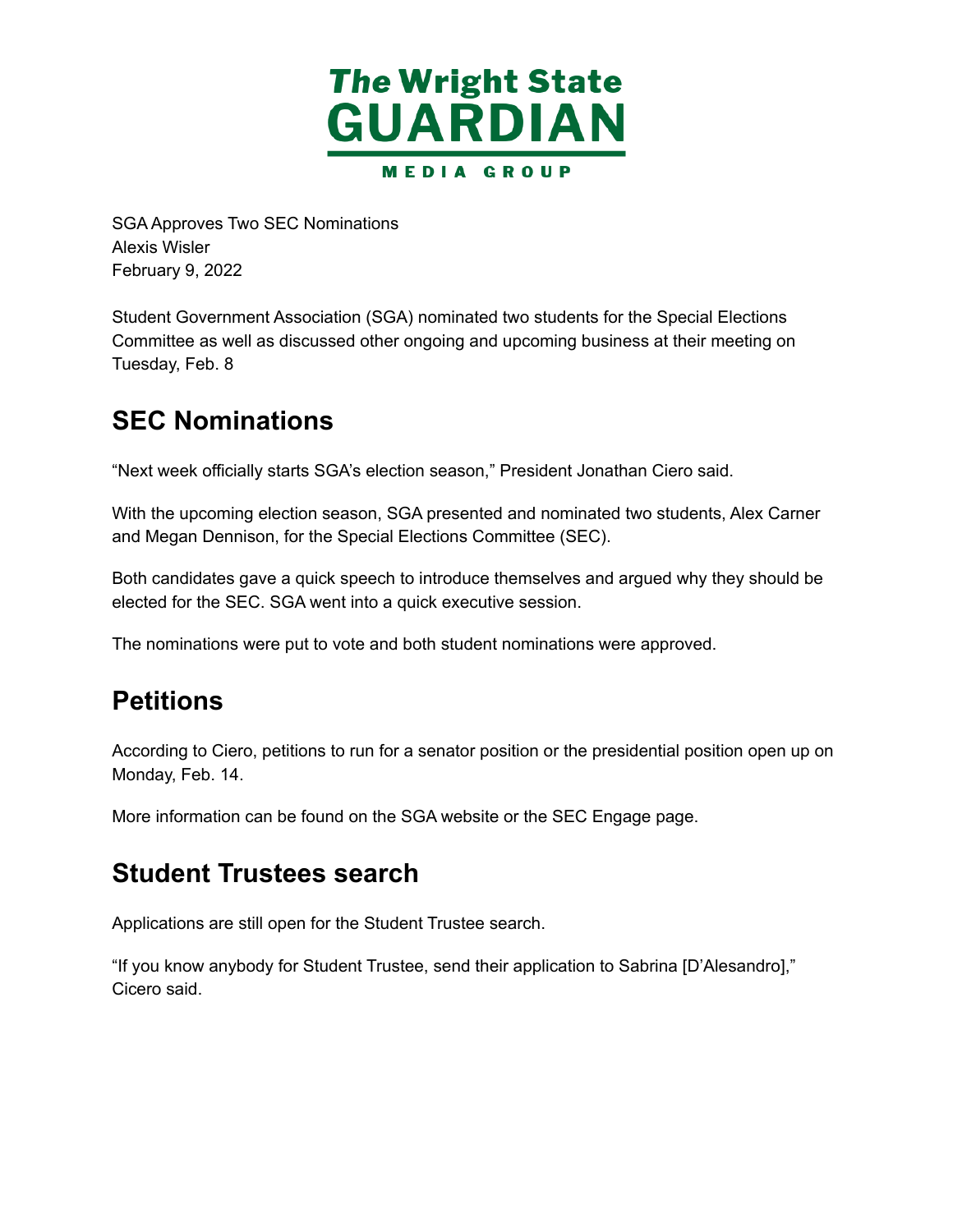

 Commuter Culture at WSU: Overcoming Barriers to Involvement February 10, 2022 Emily Mancuso

 Commuter students make up the majority of Wright State University's student population, yet they can still feel out of place on campus. Student organizations and the Commuter Student Association aim to help commuter students feel like they belong.

According to [national](https://www.usnews.com/best-colleges/wright-state-9168/student-life) data, 88% of WSU students identify as commuter students.

## **Commuter Student Association**

 The Commuter Student Association is the voice of commuter students, connecting them to campus and pushing their involvement. Alaina Collins, president of the Commuter Student Association and Commuter Senator for Student Government Association, believes that the pandemic has convinced more students to choose to commute.

 "I feel like with the pandemic and everything, I know like a lot of people are just kind of more comfortable either living at home or living in their own apartment off-campus versus in a dorm where you have shared facilities or share common areas," Collins said.

 Collins also remarks that commuter students seem more pressed for time than their residential counterparts, theorizing it may be due to equal parts the driving time spent and commuters being more likely to have a job on top of being a student.

 Collins' advocacy for commuters has led to improvements in the Commuter Lounge, a university area designed especially for these students.

 Debbie Lamp is the associate director for the Student Involvement and Leadership and works with the Commuter Student Association. Despite living away from campus, Lamp says that students often get the same opportunities to get involved with events such as First Weekend or the apps such as CORQ which lists campus events.

 "I think sometimes students don't think of themselves as commuters if they live off of Zink Road, so close that they can literally walk to campus. But they don't live in campus housing, they're commuters," Lamp said.

### **Student involvement**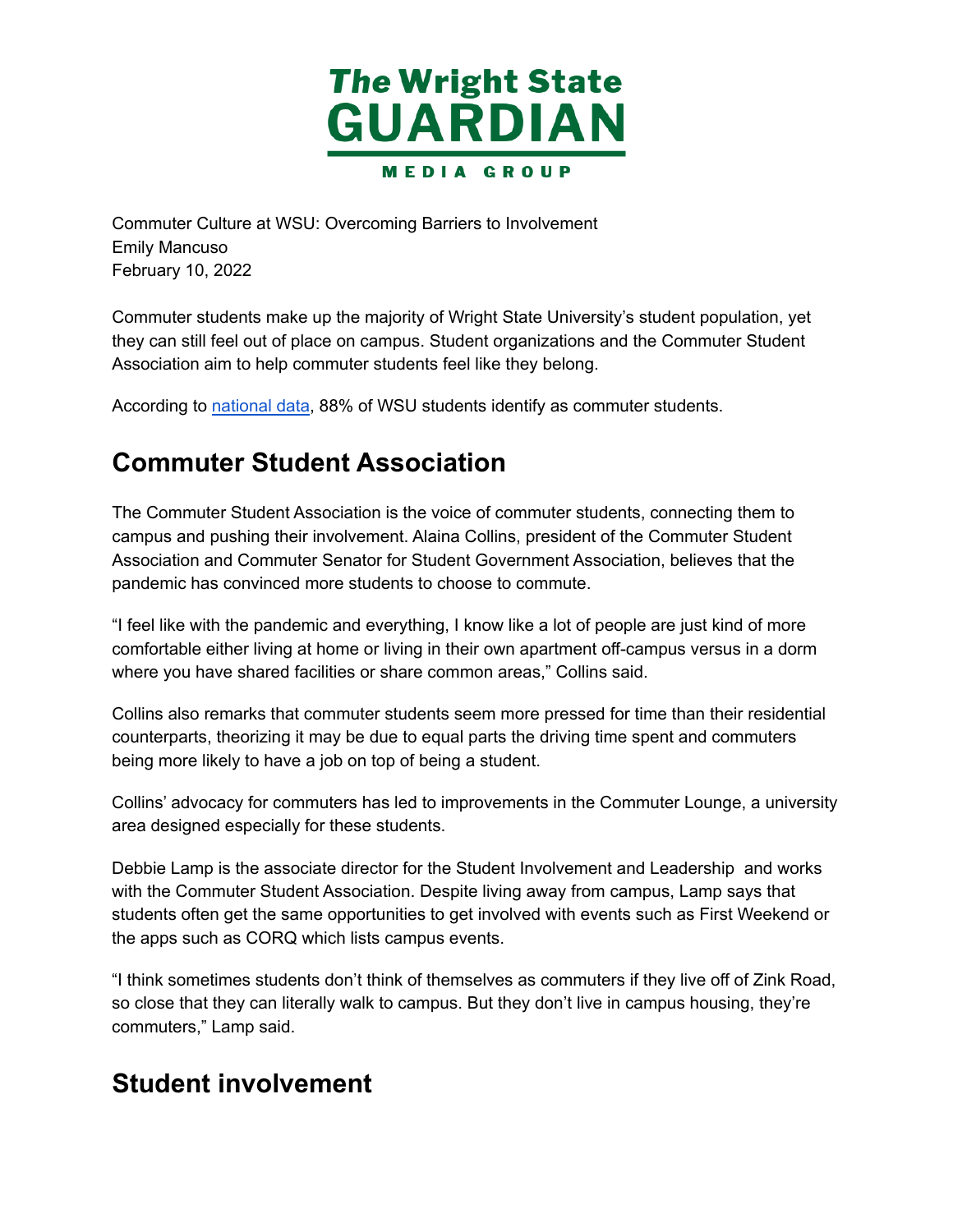

 Student involvement can vary drastically between commuter students due to a wide range of commuting time but also life responsibilities. Kaylee Raines, President of the Korean Club and commuter herself, knows it can sometimes be difficult to get involved on campus as a commuter but tries to accommodate commuter needs. Events take place on and off-campus and carpooling is a regular occurrence.

Getting involved can make commuter students feel more at home on campus.

 "College students are busy with homework, earning money, and balancing other obligations. If they choose to participate, they will do so because a club makes them feel included and sparks more fun in their lives," Raines said.

Campus events are listed on [Engage](https://wright.campuslabs.com/engage/).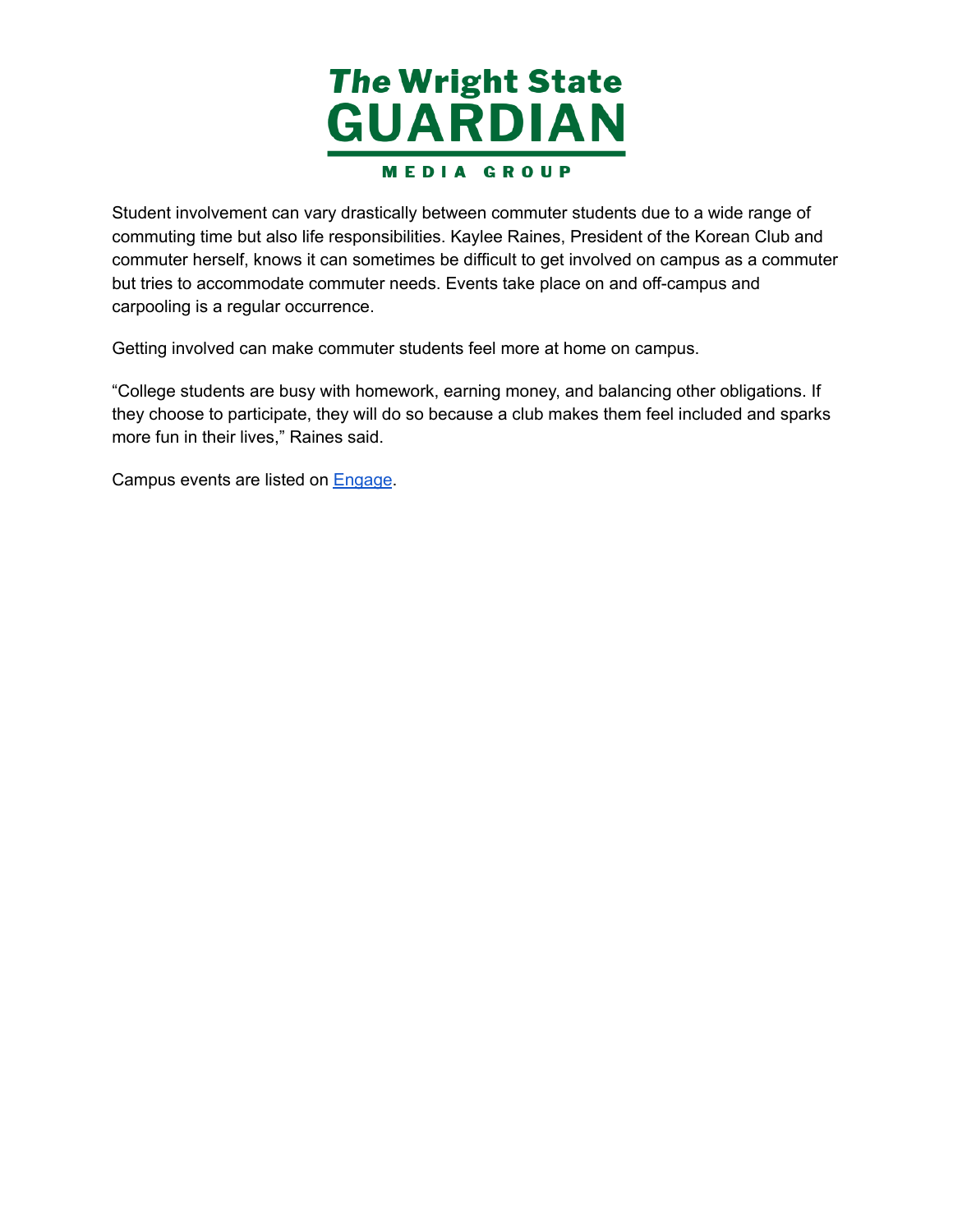

 Rainbow Alliance: Celebrating Success and Jumping Hurdles February 10, 2022 Tobi Brun

 Rainbow Alliance, a student-run organization, works tirelessly to achieve their goals despite certain incidences of pushback from administration and community members.

 The organization is dedicated to serving and educating others about the LGBTQIA+ demographic of students on campus.

## **Mission**

 "Our mission statement is to bring education to campus about various LGBTQIA topics and just being a general safe space for our LGBTQIA students to have places where they can feel safe and have a voice of their own," President Kirsten Spires said.

 The student organization is partnered closely with the LGBT+ Center to provide educational meetings, panels and events to establish a community of inclusivity on campus.

 "We do work a lot with the LGBTQIA center, they're more of a resource space to get you connected. We're more of like the social resource. Our big thing is to put on events on campus and provide an active open community," Spires said.

Rainbow Alliance prides itself on creating relevant and educational content each week at its weekly meetings to help illuminate a specific group or topic in the LGBT+ community. The organization holds meetings weekly in the Student Union Atlantis room on Wednesdays from 7:30 p.m. to 9 p.m.

### **Impact**

 Throughout the pandemic, Rainbow Alliance has maintained a thriving online community on Discord and other social media platforms. This was an important point for Spires because of the impact of the pandemic on mental health, even more so on marginalized communities who would feel more isolated.

 "Rainbow provides a unique space where people are able to make new connections by being themselves," Internal Affairs e-board member Alex Baughman said.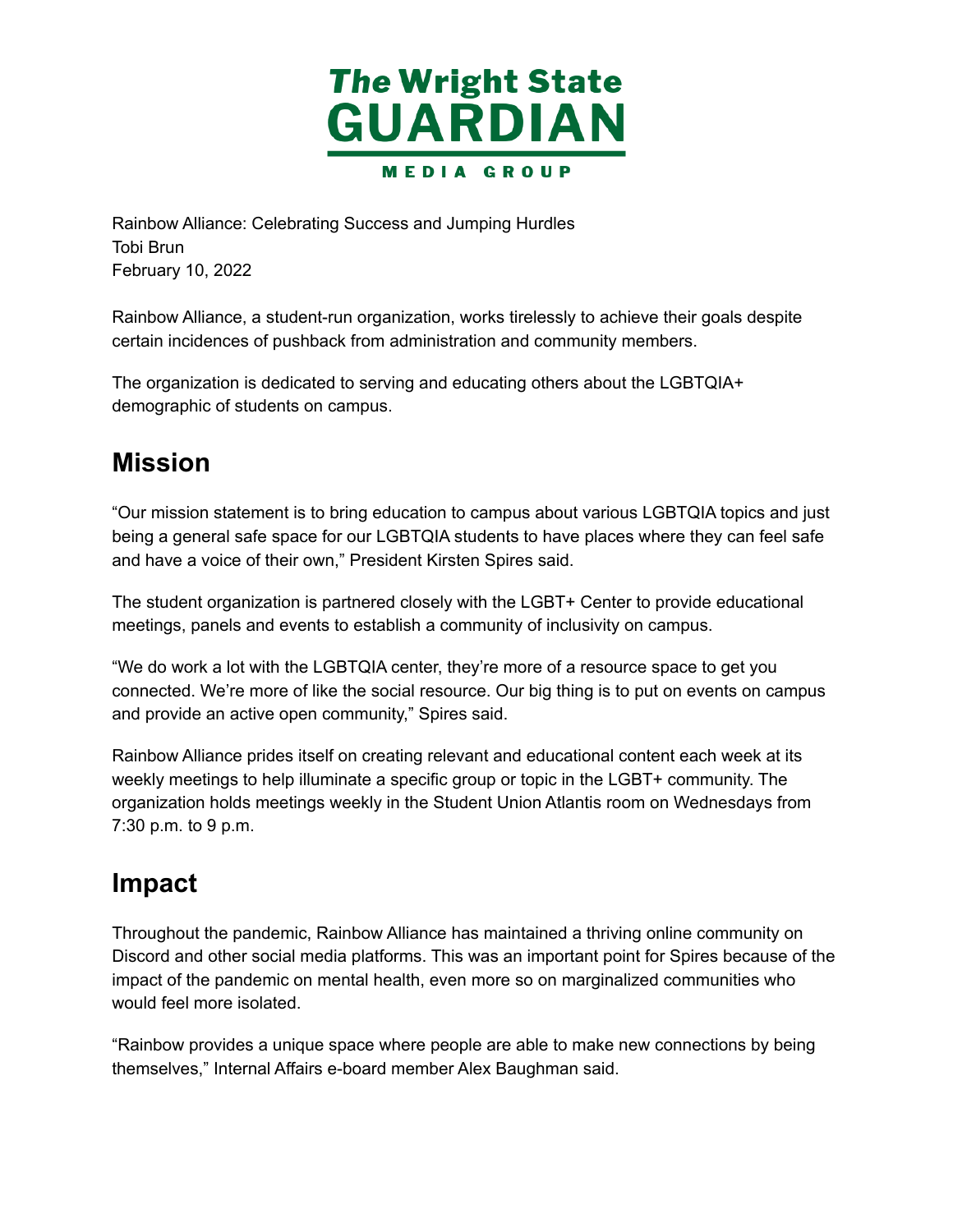

## **Goals**

 Rainbow Alliance has achieved many of its long-term goals in the past handful of years, according to Spires.

 In 2019, the group and the LGBTQIA Center partnered on a successful effort to introduce Gender Neutral bathrooms on the WSU campus.

 In recent years they have also made strides towards gender-inclusive on-campus housing options, and the streamlining of the name change service for transgender students.

### **Pushback**

 Rainbow Alliance has celebrated huge success in recent years, but that has not come without roadblocks for the goals they have been working hard to achieve.

 In 2021, they painted The Rock outside of Millet Hall in honor of Transgender Day of Visibility on March 31. The Rock was defiled following the ceremony. However, the administration and community quickly jumped into action following the act of vandalism, and the rock was repainted.

 The pushback after the installation of the campus-wide gender-neutral bathroom was unexpected, and the administration deemed it necessary to remove the majority of the gender-neutral bathrooms. However, in an agreement with the LGBTQIA Center and the Rainbow Alliance, at least one gender-neutral bathroom is available in each building on campus.

 Moving forward, Vice President Jules Naylor is hopeful about the increase of education and acceptance for the on-campus population.

 "I would like to see the effort for more connections being made on campus. I like to see other students branching out, and getting to learn and explore different groups, regardless of their own identities and beliefs. I want to help build a sense of allyship among everyone on campus, across communities, not only within communities," Naylor said.

# **Upcoming**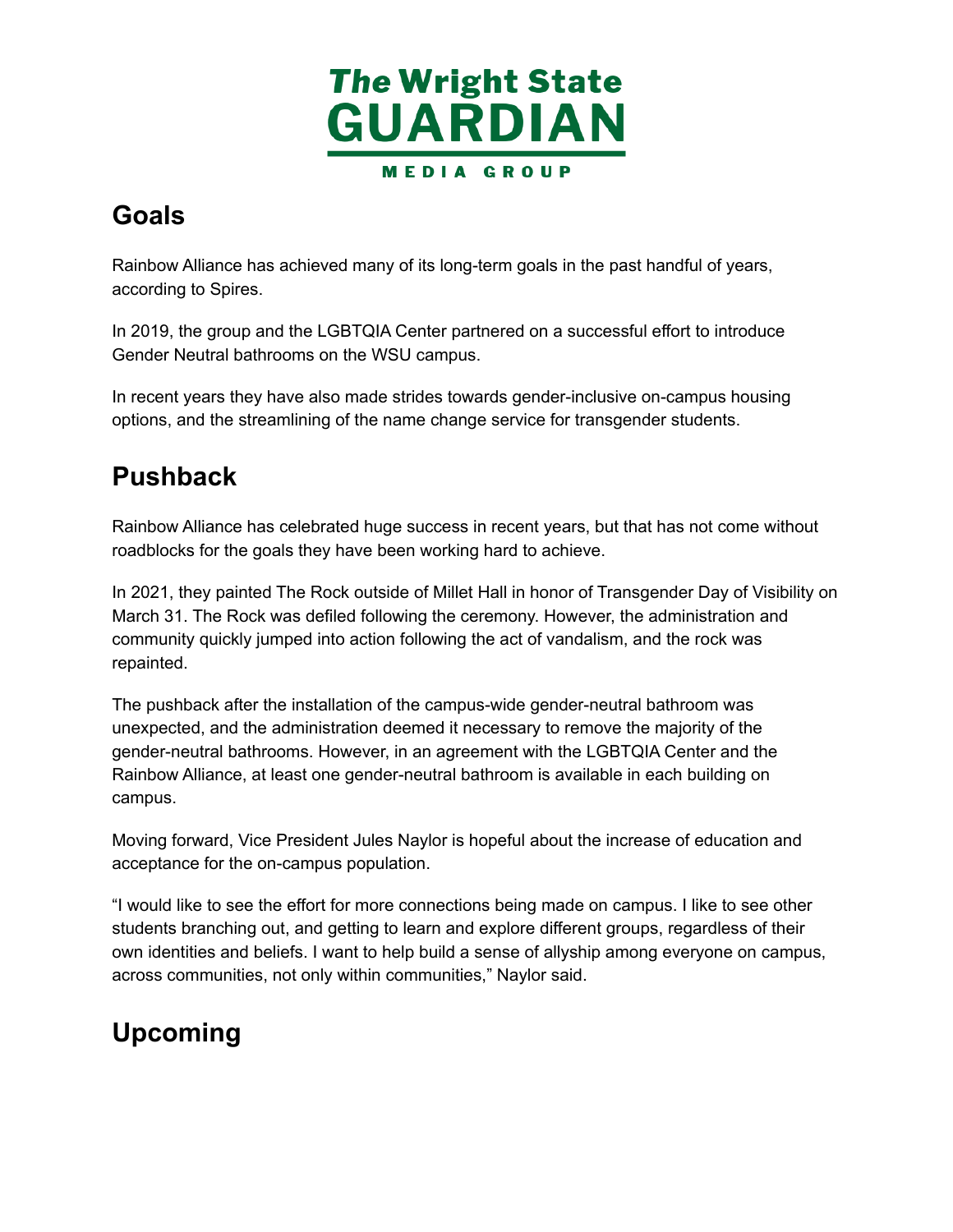

Rainbow Alliance announces the upcoming topics for the meetings on their social media. The week of Feb. 1, the topic of the presentation was Awareness of Asexuality, and on Feb. 9 from 2 p.m. to 3:30 p.m. the topic is Sexual Education presented by Planned Parenthood.

 The organization is partnered on many upcoming events on campus to look out for, such as the Annual Drag Show on March 19 at 7 p.m. in the Student Union Apollo room.

 On Feb. 18 they are partnering with the Black Student union on a panel discussing individual experiences as Queer people of color from 7:30 p.m. to 8:30 p.m.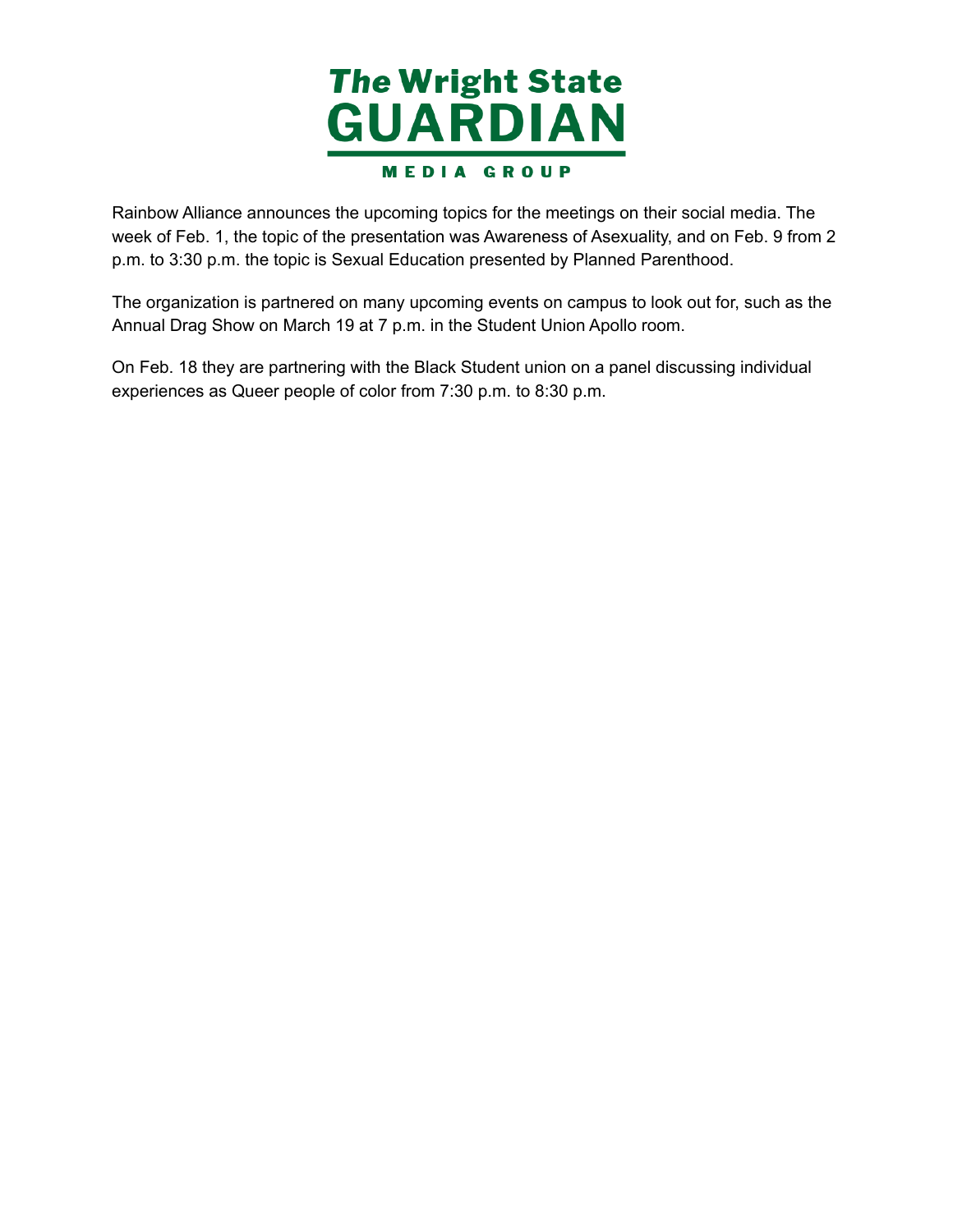

 WSU Preparing to Launch New Student Safety Advocates Program February 10, 2022 Beck Lenz

 Wright State University's Department of Public Safety (WSUPD) is preparing to launch a new safety program with students at the forefront.

 The new program aims to bridge the divide between the department and students by enlisting students to help keep the campus safe. These students, known as Student Safety Advocates (SSAs), will work with the police department to aid and assist their fellow students. Several students have also been hired to work as parking attendants through the program.

#### **Programs in the past**

This isn't the first time that WSU has had a program of this nature.

 "We had a student patrol program years and years ago, and that program was abolished because of funding," Lieutenant David Cox, second-in-command at the police department, said. "We sat down and we did some brainstorming. How could we bring our students into the fold and have better interactions [with our students]?"

 Ultimately, the decision was made to bring back the student patrol program, except this time new-and-improved and more focused on student involvement. Part of the money to implement the new program came from the Student First Fund, which awards grants to students and student-focused initiatives on or around campus.

### **How to spot an SSA**

 SSAs will be easily recognizable around campus, each wearing a uniform and walkie-talkie that feeds back to police dispatch. And although the program is not entirely up on its feet just yet, student members have already been helping out on campus.

 "We have them working at events like basketball games… back in December we had our student safety advocates as well as our student parking attendants helping out at the Tran-Siberian Orchestra concert," Cox explained.

#### **Student benefits of the program**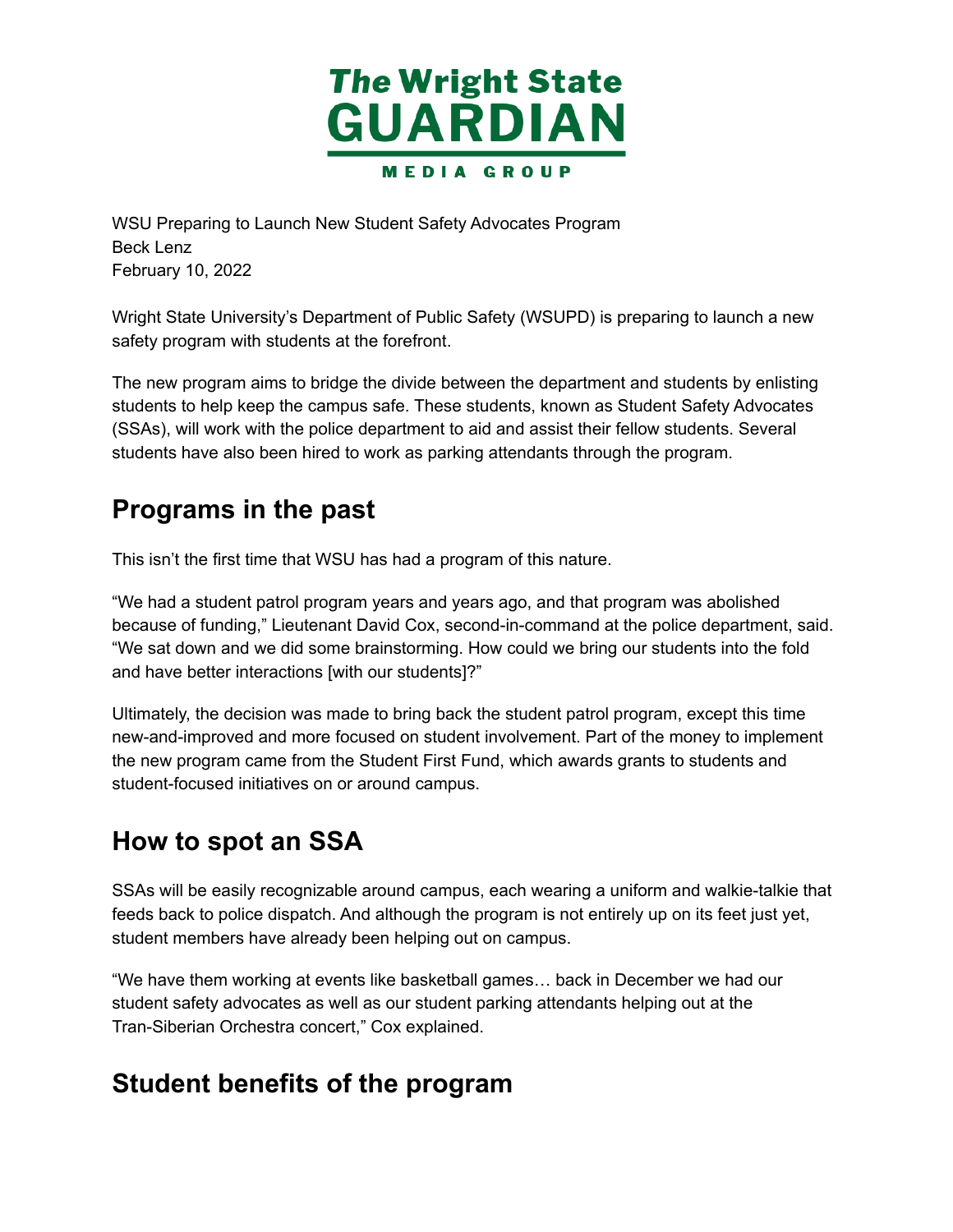

 "This program does teach leadership skills, it will also teach them customer service skills, so they'll be able to get real-world experience in addition to their education… especially in any kind of law enforcement or first responder career," Ben Lootens, the department's student supervisor, said.

 Students interested in applying for the program are encouraged to do so through Handshake, or by emailing Lootens directly.

## **Opinions**

WSUPD is excited about this new program.

 "The officers that I've spoken with, after working with the student safety advocates and parking attendants, they absolutely love it," Lieutenant Cox explained. "We're a very community-oriented department. We like working with our students and having our students in the department… It's a good feeling."

Chase Weyrauch, a Freshman on campus, is also excited about the program.

 "I believe it will be an improvement. More representation [in the department] will be good," Weyrauch said.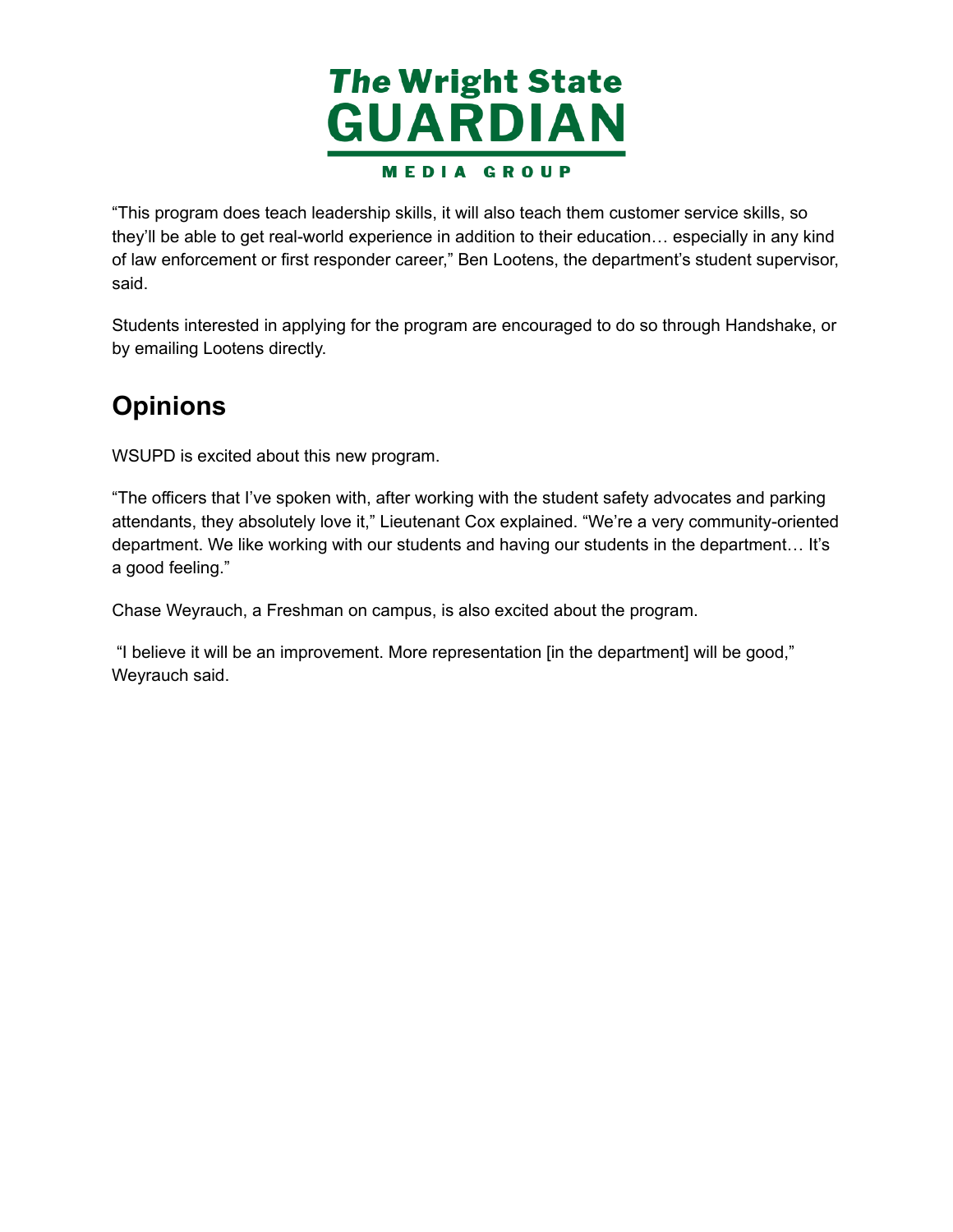

 Wright State eSports Adds Call of Duty Competitive to Their Lineup February 11, 2022 Noah Kindig

 The Wright State University (WSU) eSports Club has continued to expand into new games this semester, announcing their varsity Call of Duty roster on Jan. 10.

 The team competes in the Collegiate Call of Duty League (CCL) in its Midwest Division and currently sits at a 3-3 record, despite the team forming a short time ago and having almost no time to practice.

 The team was picked to be at the bottom of their group before the season even started, but they have defied those expectations. Taking maps off of top teams like the University of Akron and almost taking an incredibly close match off of Bowling Green State University, they came down to the final round of the final map.

 "I know we're three and three right now. It's not where we want to be, but with how well we played against [BGSU], we know what we have to work with," Torey "Neptune" Carroll, the captain for WSU, said.

### **The Format**

 In the CCL, a match consists of a best-of-five format, with the first team to win three maps taking the match. The maps alternate between three modes, the first being Hardpoint, where teams fight over control of a point that constantly moves.

 The second is Search and Destroy (S+D), where the attackers try to plant and detonate a bomb with the defenders trying to stop them. The third is control, where attackers try to take control of defense-controlled sites.

 The Raiders have found the most success in S+D, with WSU undefeated in the game mode heading into their Week 3 matches against BGSU and The Ohio State University (OSU).

 Cross "Youtzy" Youtsler is the master of S+D for WSU and has won multiple rounds while alone against multiple players to save his team.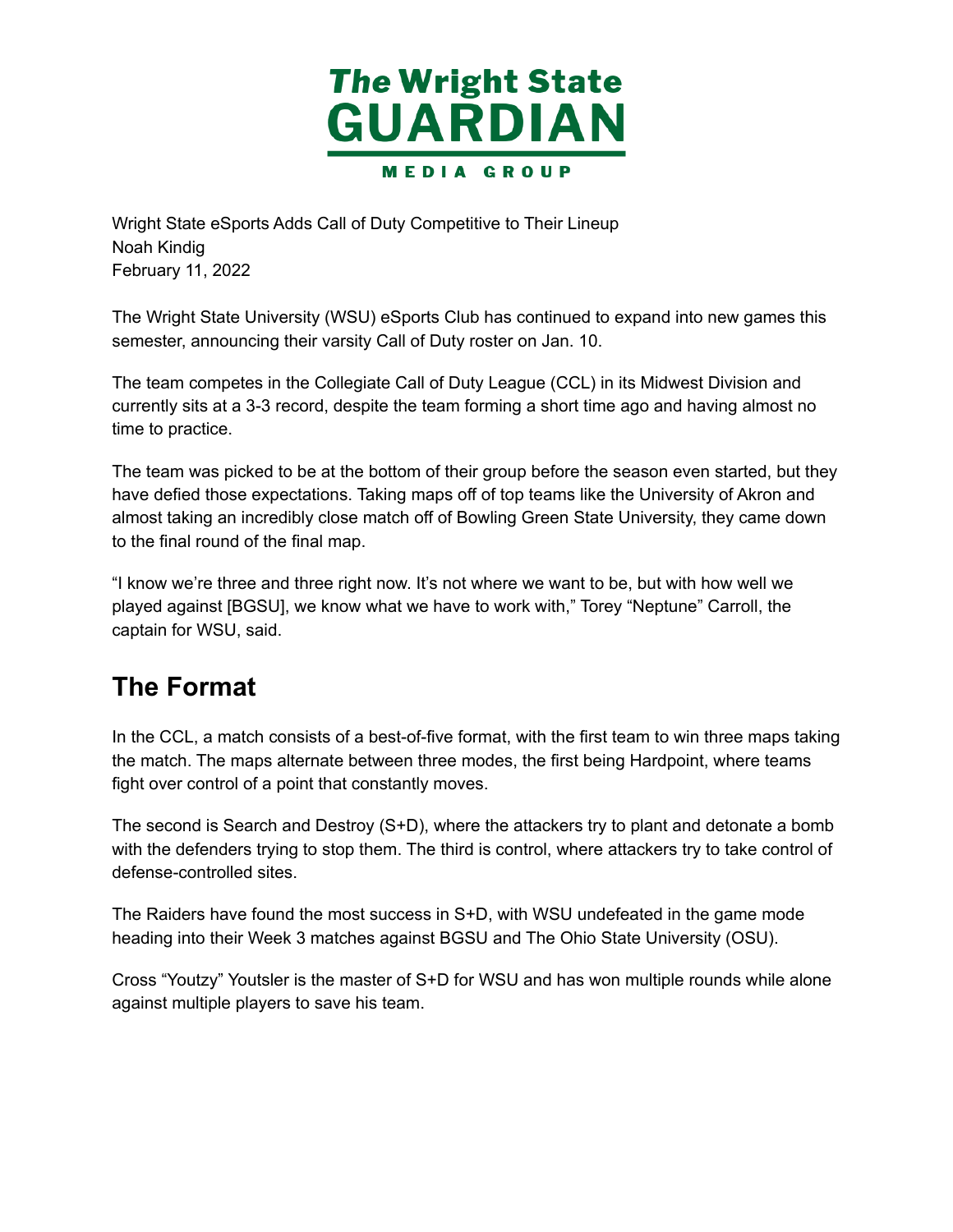

 "I do that all the time," Youtzy said. "That's what people know me for. I got all this knowledge from practicing with friends where we would play just competitive search and destroy over and over."

 WSU has also shown good results on Control, especially against BGSU, where Neptune had an incredible performance, ending that map with a 37-18 kill-death ratio (KD).

## **Off the Cuff**

 Because WSU hasn't had much time to properly practice, their strategies haven't been fully developed yet for competitive play. Still, the Raiders have been able to pull some incredible plays completely on the fly, allowing them to win maps in very stressful spots like their S+D win over BGSU, where they were able to pull a win on the final round 6-5.

 "I was a little stressed, I'm not gonna lie," Jeremy "Jerm" Delaberta, a player for WSU, said. "You can't make any more mistakes … but we ended up winning three straight and taking them out."

 With more time to practice, WSU will look to make it to an in-person CCL tournament at the end of the year in Houston, Texas.

 "I feel like once we've decided how we're going to compete, we'll play better," Neptune said. "At the end of the year, 16 teams go to an in-person tournament, and we 100 percent want to be one of those teams."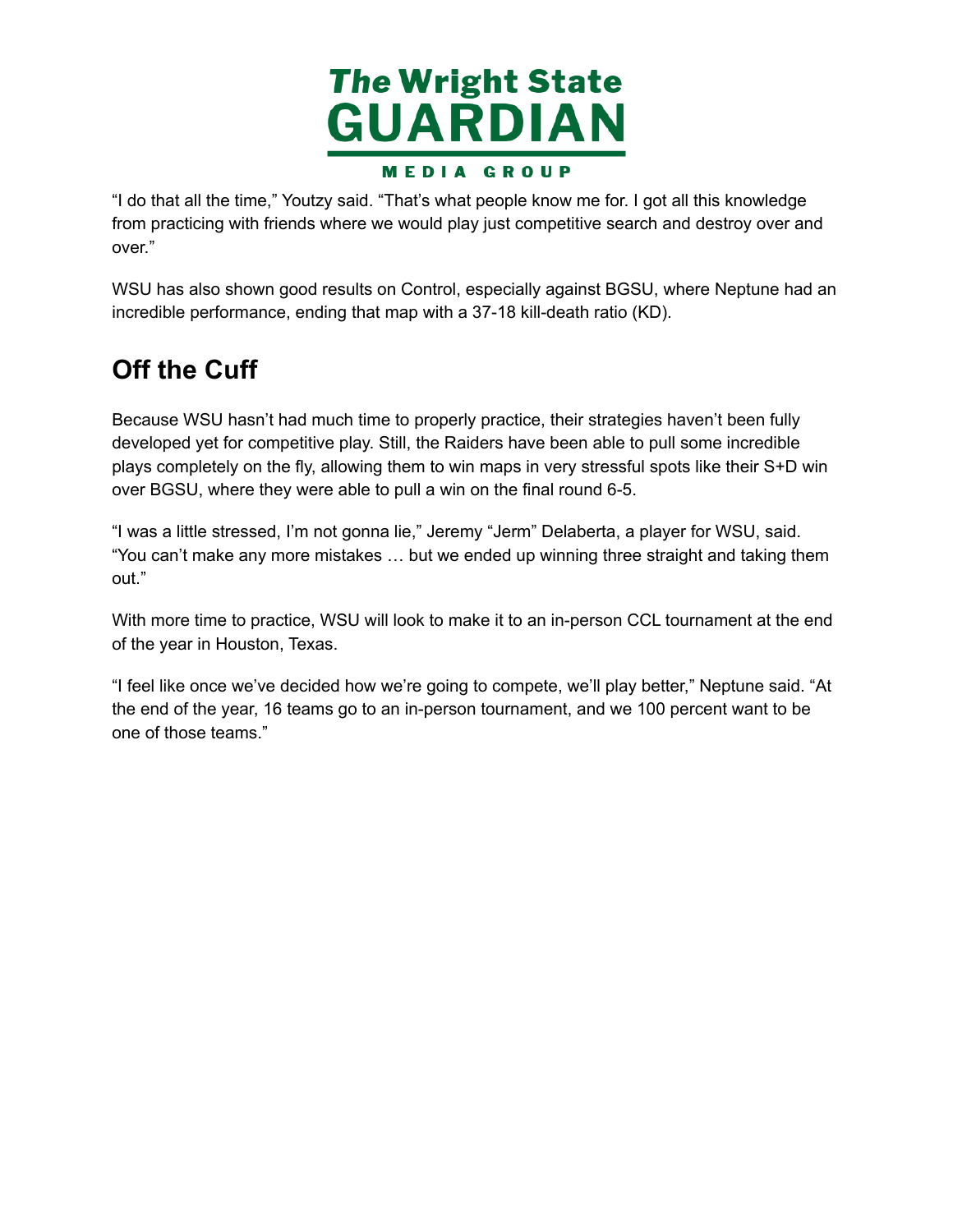

 'Wright State, Wrong School': Addressing the Raider Pride Issue February 11, 2022 Alexis Wisler

 Wright State University (WSU) students quickly become familiar with the phrase "Wright State, Wrong School" after stepping foot on campus. However, alumni and students argue that this school has more to offer and reflect on what "school pride" means to them.

#### **Becoming a new person**

 Without Wright State, Charline Phung says she would not have become the person that she is today.

 "I feel like I definitely got to know myself more and meet other people… from the beginning of my freshman year to now I definitely have opened myself up," Phung said.

 One reason for this is the people that Phung, a recent graduate, met during her time at WSU. Phung credits ASA, the Asain Student Association, for introducing her to new people and pushing her out of her introverted comfort zone.

 One piece of advice Phung would give new students to make the most out of their time at WSU is to get involved.

 "I would encourage them to go out of their comfort zone and meet other people and join clubs. I was definitely a shy person and I couldn't really imagine myself now, four years ago, if it weren't for meeting these new people," Phung said.

 Brooke Leppla, Associate Director of Alumni and Donor Marketing and Communication, matched Phung's sentiment, saying the best part of her experience at WSU was getting involved with Greek life. Leppla says one of her favorite memories during her time as a student was the day she got a bid for her sorority.

 "The feeling of jumping off stage into the arms of my new sisters who were so excited to have me was amazing. The countless memories to follow and even still being close with a lot of them today will always make me forever grateful I joined," Leppla said.

 While Wright State is a small school compared to other Ohio colleges, it is a school rooted in community that allows students to find a sense of belonging and reach out of their comfort zone.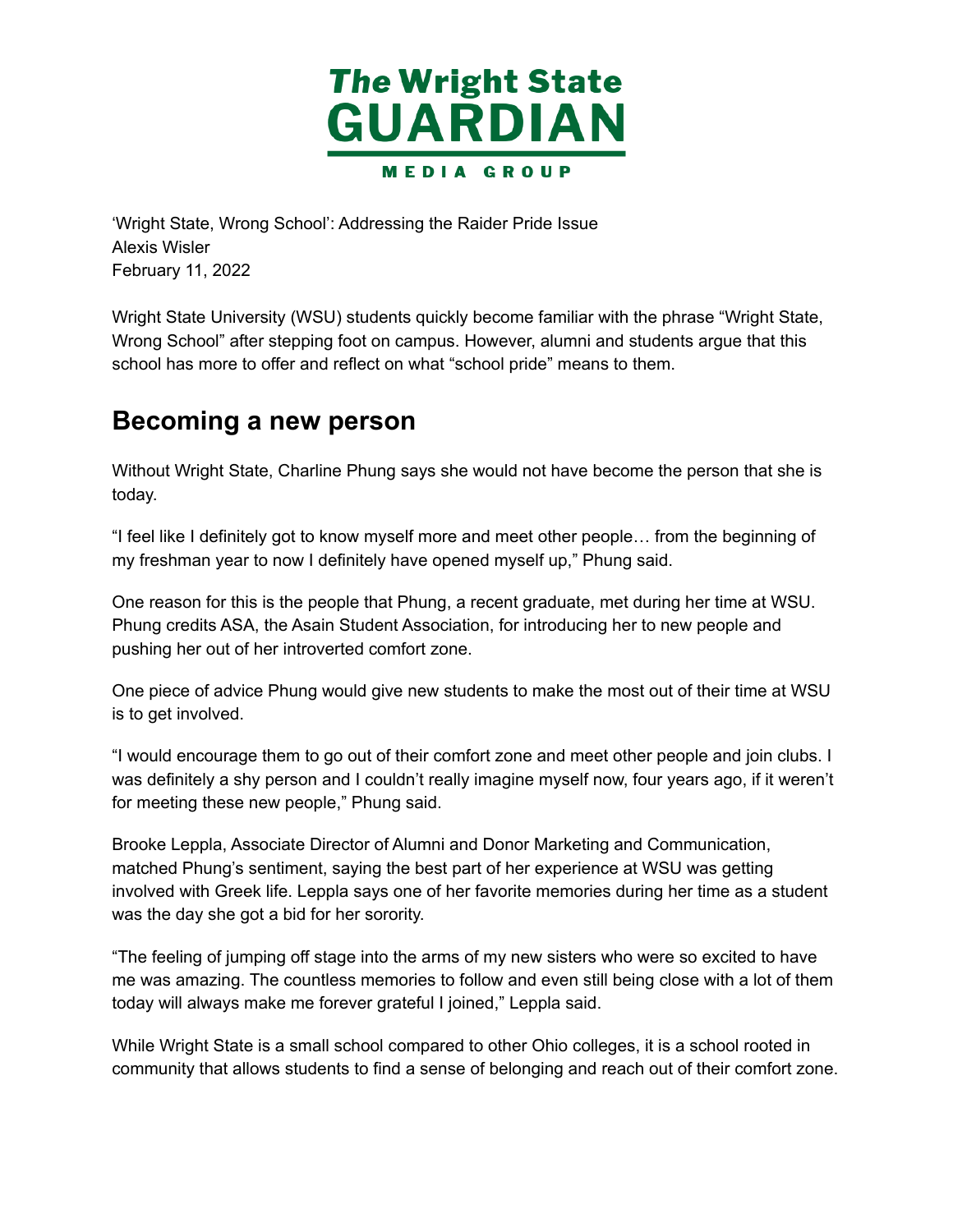

#### **Endless opportunities**

 Senior fine art major, Solane Bass, praises WSU for the creativity it fosters in its students. Bass started her journey at Wright State double majoring in fine arts and computer science. Wanting to focus more on her artistic side and graduate within four years, she decided to change her double major to minoring in computer science instead.

 Bass acknowledges that she might not have been able to combine her two passions and bolster her creative ability at another school.

"There are a lot of colleges; there is a wide variety of education you can get here," Bass said.

 Bass takes pride in being a Raider because of the opportunities and education in two different fields she has received during her time at WSU.

 "School Pride, to me, is graduating and going 'Oh, I was able to do this because of Wright State' or 'I learned this at Wright State,'" Bass said.

 In agreement with Bass, Leppla commends WSU for the possibilities it gives its students and the way that it prepares them to take what they know and make a difference.

 "The innovative majors and impact that you can directly see WSU graduates make in the Dayton community and beyond is amazing. So many Raiders doing so many amazing things for Dayton and Ohio," Leppla said.

#### **Once a Raider, always a Raider**

 Leppla has been a part of the WSU community since her freshman year in 2001. After graduating, she accepted a job with the university and has been involved with Wright State ever since. She loves the community and the fact that WSU is big enough to give students the college experience but small enough to not be overwhelming.

 Leppla knows that school pride means something different to everyone, but for her, it means showing up for Wright State and sharing with others why she loves being a Raider.

 "I cannot tell you how many times I've had to cringe at the stupid 'Wright State, Wrong School' joke. Raiders do have to fight more for 'university street cred' in comparison to other universities in our area for whatever reason, but dang it the amazing friends I graduated with doing awesome things in their careers, the bright and motivated students I had the pleasure of advising on campus in various capacities, the state of the art facilities to learn in, the active